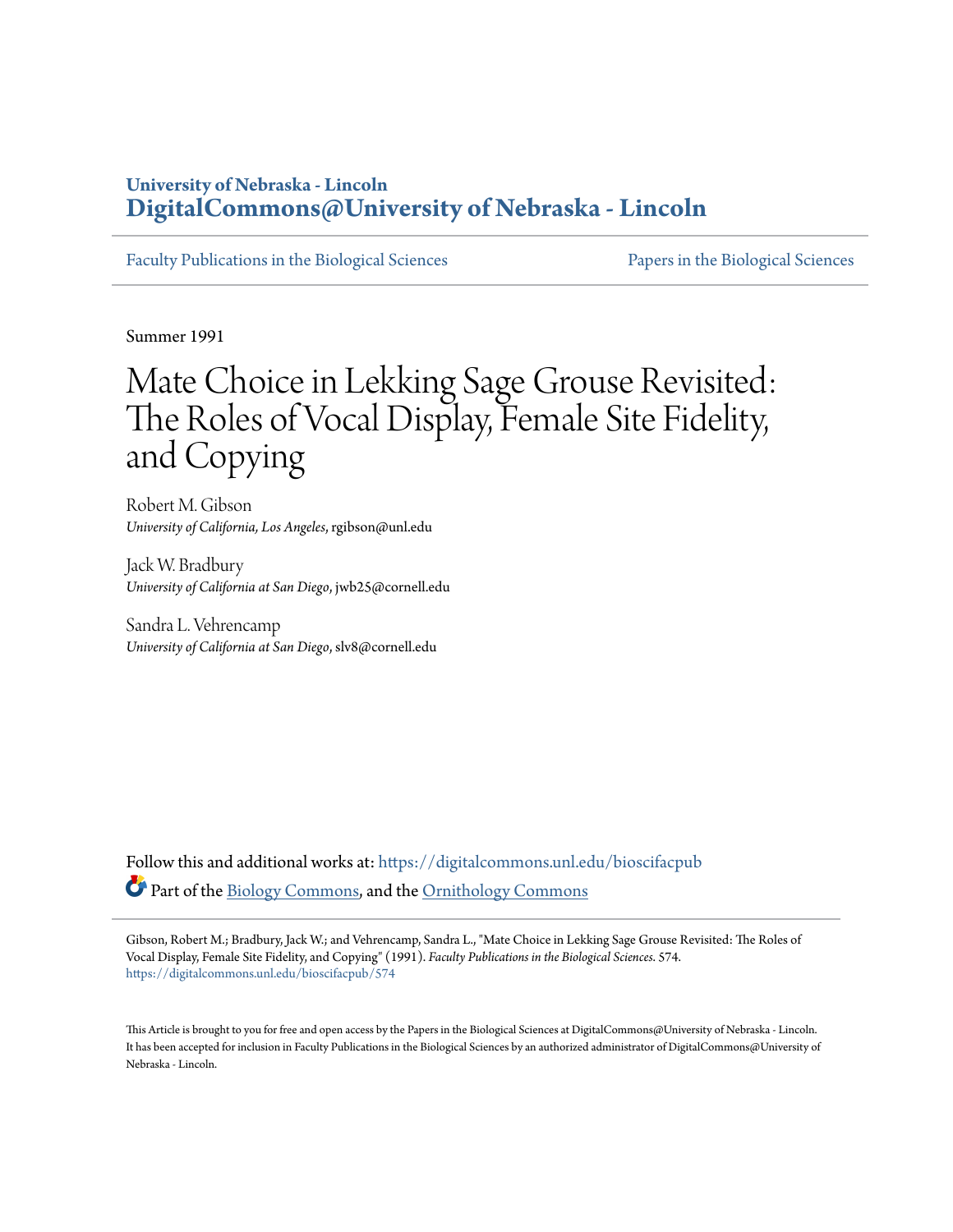

Published in *Behavioral Ecology* 2:2 (Summer 1991), pp. 165–180; doi: 10.1093/beheco/2.2.165 Copyright © 1991 International Society for Behavioral Ecology; published by Oxford University Press. Used by permission.

Submitted January 7, 1991; revised April 3, 1991; accepted April 5, 1991; published July 1, 1991.

# **Mate Choice in Lekking Sage Grouse Revisited: The Roles of Vocal Display, Female Site Fidelity, and Copying**

Robert M. Gibson,<sup>1</sup> Jack W. Bradbury,<sup>2</sup> and Sandra L. Vehrencamp<sup>2</sup>

1. Department of Biology, University of California, Los Angeles, CA, USA

2. Department of Biology, University of California at San Diego, La Jolla, CA, USA

### **Abstract**

In lekking sage grouse (*Centrocercus urophasianus*), females exhibit relatively unanimous mate choice for particular males, but a satisfactory explanation for this unanimity has been elusive. We present analyses of mating distributions from two leks over 4 years that provide evidence for female choice based on differences in vocal display performance of males, the locations at which hens mated in the previous year, and the choices of other females (copying). The unanimity of female choice varied markedly among leks and years in correlation with changes in the mean numbers of hens that mated at the same time and hence the opportunity to copy. The results confirm that hens assess phenotypic traits of males directly but also indicate that the secondary tactics of site fidelity and copying are often important components of female choice. The occurrence of these secondary tactics has three implications: the variance in mating success among lek males will be a poor predictor of the intensity of sexual selection on specific traits; female preferences may generate more clustered dispersions of displaying males than predicted by hotspot settlement models; and direct assessment of males by females may be difficult or costly, a conclusion that supports adaptive models of sexual selection over a nonadaptive Fisherian process.

In lekking birds and mammals, almost all matings are performed by a small minority of the males at the lek. Although in some species, the skew in male mating success may be largely due to aggressive dominance by a few males (Beehler and Foster, 1988), most observers concur that in the majority of lek species, the skew is a result of relatively unanimous female mate choice (for review, see Bradbury and Gibson, 1983; Wiley, 1991).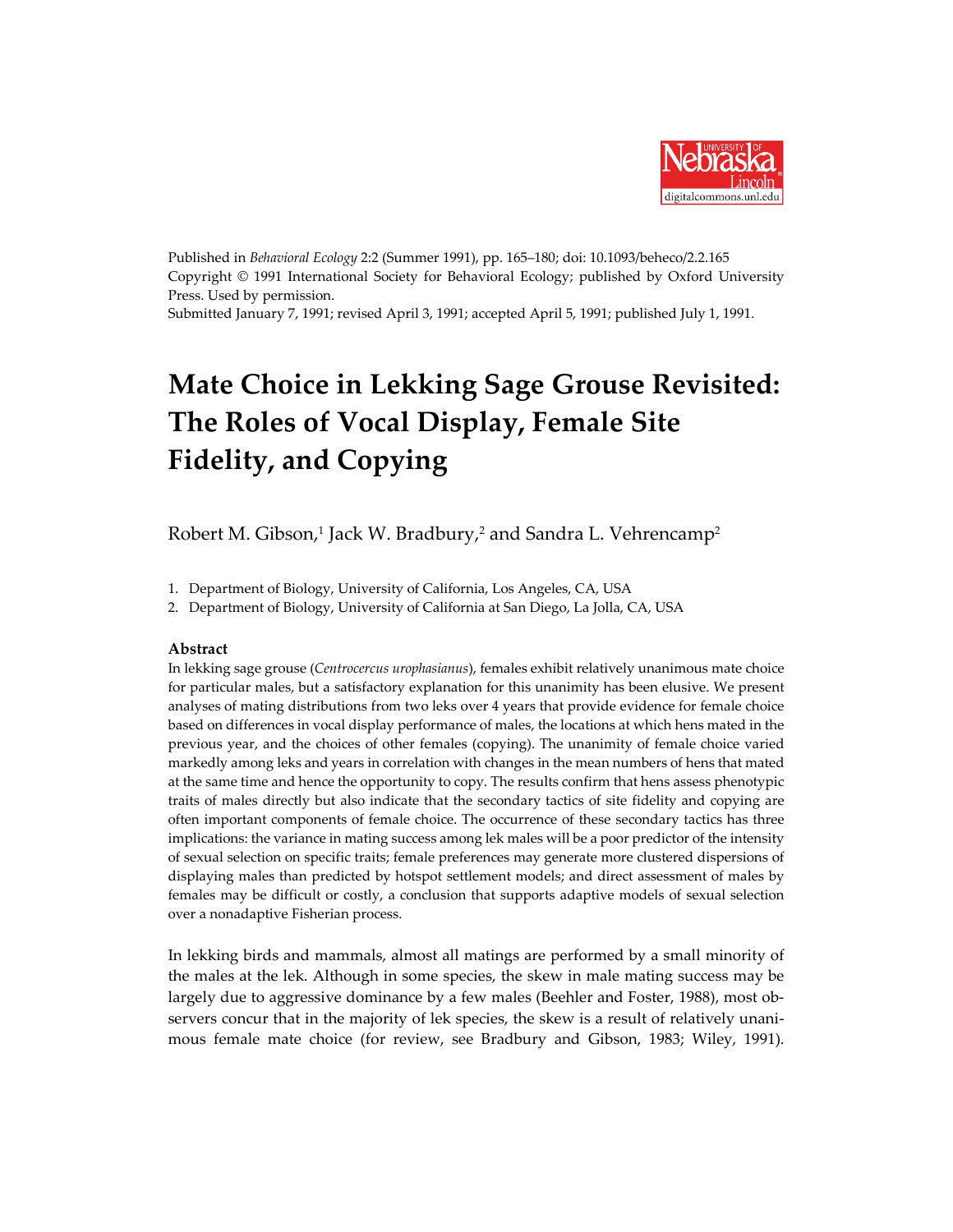Unfortunately, a satisfactory explanation of the processes that generate this degree of female unanimity has been elusive. The question is interesting because the answer promises to shed light both on the problem of lek evolution (Beehler and Foster, 1988; Höglund and Robertson, 1990; Warner, 1988) and on the central issue of why females should choose mates in nonresource-based mating systems (Heisler et al., 1988). In this paper we present data that show how unanimity of choice is generated in the sage grouse (*Centrocercus urophasianus*), a bird that exhibits classic lekking behavior.

At least three mechanisms for the evolution of unanimous female choice on leks have been proposed. First, females may base choices on phenotypic or social traits exhibited by male courtship. Such preferences might have evolved by a Fisher process with no adaptive benefit to the females expressing them (Kirkpatrick, 1982; Lande, 1981), by good-genes sexual selection in populations with persistent heritability of overall fitness (Pomiankowski, 1988), or by direct selection on females to reduce intrasexual interference (Trail, 1985; Trail and Adams, 1989), reduce disease transmission (Borgia and Collis, 1990), or increase fertility (Avery, 1984).

Female choice for behavioral or morphological traits of males appears to be common in lekking species, despite the uncertainty about its adaptive basis. Although several early studies failed to find phenotypic correlates of male mating success (for review, see Bradbury and Gibson, 1983), more recent work has identified clear correlations in 8 of 10 species of birds and mammals (Andersson, 1989; Balmford, 1990; Clutton-Brock et al., 1988; Gibson and Bradbury, 1985; Gratson, 1989; Höglund and Lundberg, 1987; Landel, 1989; McDonald, 1989; Petrie et al., 1991; Pruett-Jones and Pruett-Jones, 1990; Trail, 1984). Data from correlational studies are open to a variety of alternative interpretations. The most common is that some unmeasured factor, such as attractiveness of a male's territory or male dominance, is the true determinant of female choice and that phenotypic traits are correlated with mate choice only because they are also linked to the critical trait (Wiley, in press). One way to resolve causation is direct manipulation of the possible factors. In several instances, this has been done, and the results have confirmed that individual identity or specific components of display or morphology affect mate choice independently of other factors such as territory location and aggressive interactions among males (Clutton-Brock et al., 1989; Gibson, 1989; Höglund et al., 1990).

A second mechanism that could generate unanimity is a female preference for males in particular territories within the lek. Female site specificity might arise in short-lived insects in which a preference for some conspicuous topographic landmark would allow the sexes to meet with minimal search costs (Alcock, 1987). For longer-lived species (e.g., most vertebrates), fidelity of females to sites in which they had previously mated might be favored because mate choice was risky or costly in time (Warner, 1987, 1988). Once females favor males in certain sites, adaptive sexual selection (assuming male competition for sites reliably links male quality with location) might further favor the preference.

The usual evidence cited for female site specificity is a correlation between proximity of a male to a lek "center" and mating success (Bradbury and Gibson, 1983; Gosling and Petrie, 1990; Kermott, 1982; Landel, 1989; Trail, 1984). Unfortunately, such a correlation can also be generated by the centripetal clustering of less successful males around successful ones (Gibson and Bradbury, 1986; Höglund and Robertson, 1990; Landel, 1989). A better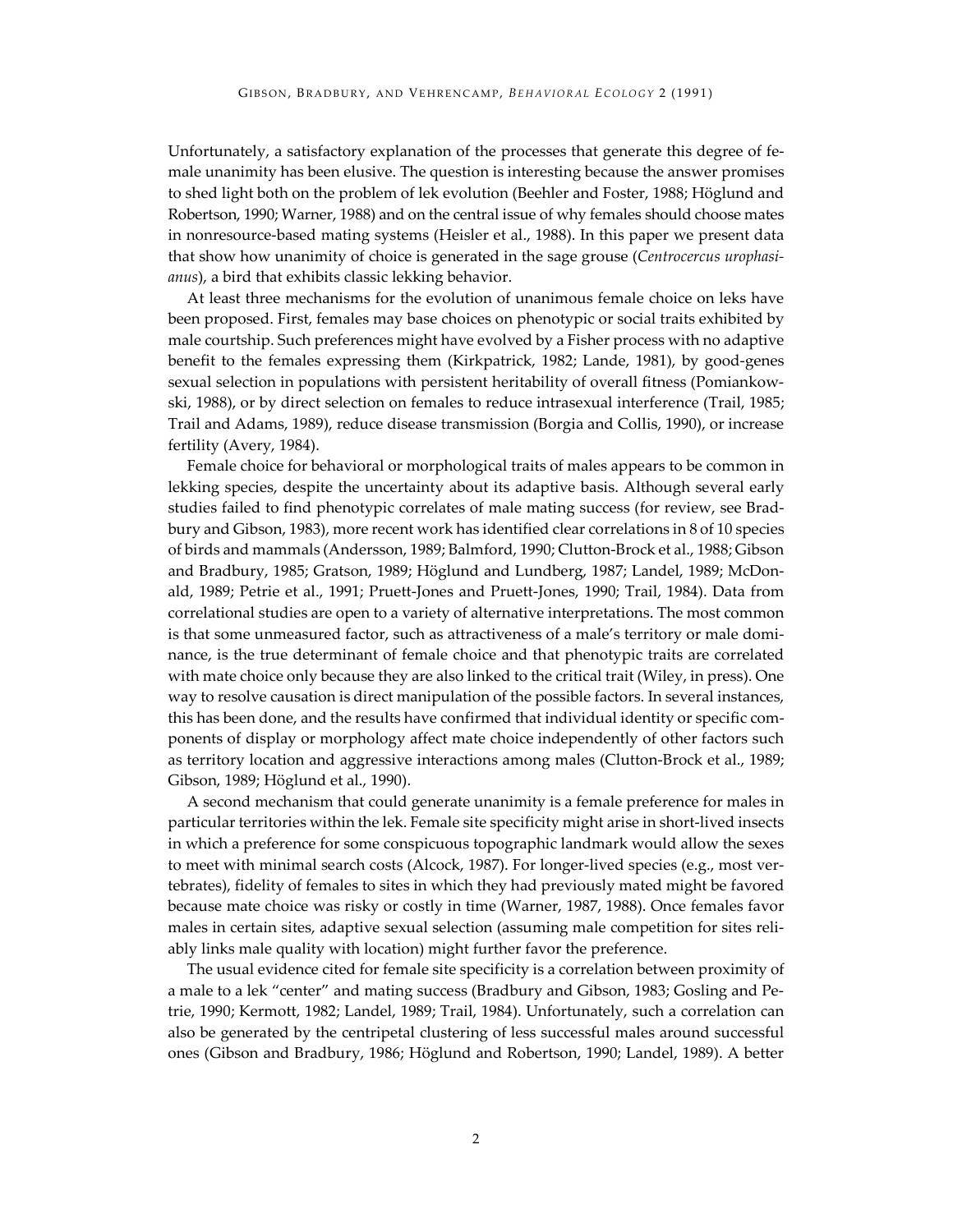approach is to monitor the success of specific lek territories through successive owners. Balmford (1990) has used this approach to demonstrate that previous history of a territory does affect subsequent mating success in Uganda kob.

The third mechanism for unanimity is female copying of the choices of others. As suggested by theoretical analyses of resource assessment, copying may be advantageous where assessment of males is difficult and/or where sampling is costly (Boyd and Richerson, 1985; Clark and Mangel, 1984; Kiester and Slatkin, 1974; Losey et al., 1986; Shields et al., 1988; Stamps, 1988). However, the benefit of copying requires that some individuals assess males directly. When a high proportion of individuals copy, copying may yield a male far from the preferred phenotype because there is a risk of copying others that have not assessed males directly (Losey et al., 1986). Opportunities for copying at leks arise when a female can observe the choices of other females that mate before her, either because several females mate within the duration of single lek visit or because a female makes more than one visit to a lek before mating, as is typical of lekking birds (Gibson and Bradbury, 1986; Landel, 1989; Lill, 1974; Pruett-Jones and Pruett-Jones, 1990; Trail and Adams, 1989).

The copying hypothesis is appealing because it could explain why mate choice is highly unanimous even where, as is often the case, correlations with phenotypic or spatial cues are low or absent (Wade and Pruett-Jones, 1990). This point is underscored by computer simulations which show that, unlike copying, independent female choice based on either phenotypic or spatial cues is unlikely to generate such an extreme mating skew as is observed in most field studies (Bradbury et al., 1985). Clutton-Brock et al. (1988) found that female fallow deer entered a lek harem at higher rates when the male began to mount an estrous female. The rate at which females entered harems also increased with harem size in both fallow deer (Clutton-Brock et al., 1989) and Uganda kob (Balmford, 1990). These observations are highly suggestive of copying, but they might also have arisen because both harem size and arrival rates were related to a third variable such as male display rate (see also Jamieson and Colgan, 1989; Ridley and Rechten, 1981).

Among lekking birds, sage grouse are well suited for investigating mate choice. Leks are large and are easily observed due to the species' large size, open habitat, and the predictable timing and location of display (a few hours at dawn and dusk during a 2–3-month period in the early spring). Males typically defend individual mating territories, and females are able to exert choice by entering a male's territory and soliciting copulation. Except where territoriality has broken down, levels of intrasexual interference in courtship and copulation are low (Gibson and Bradbury, 198 7), so that differences in mating success must primarily reflect female choice. In a previous study, we showed that differences in mating success at a lek in one season were correlated with male lek attendance (as one might expect) and with differences in the rate and vocal performance of the stereotyped strut display. These results suggest that females base choice on display performance of those males present on the lek they visit (Gibson and Bradbury, 1985). Boyce (1990) has suggested that ectoparasitic lesions may also contribute to male phenotypic differences discerned by females, but such lesions were rare in our population and hence unlikely cues.

Although sage hens appear to use male phenotype to some degree, it remains possible that they also use nonphenotypic cues. Wiley (1973) suggested that spatial cues play an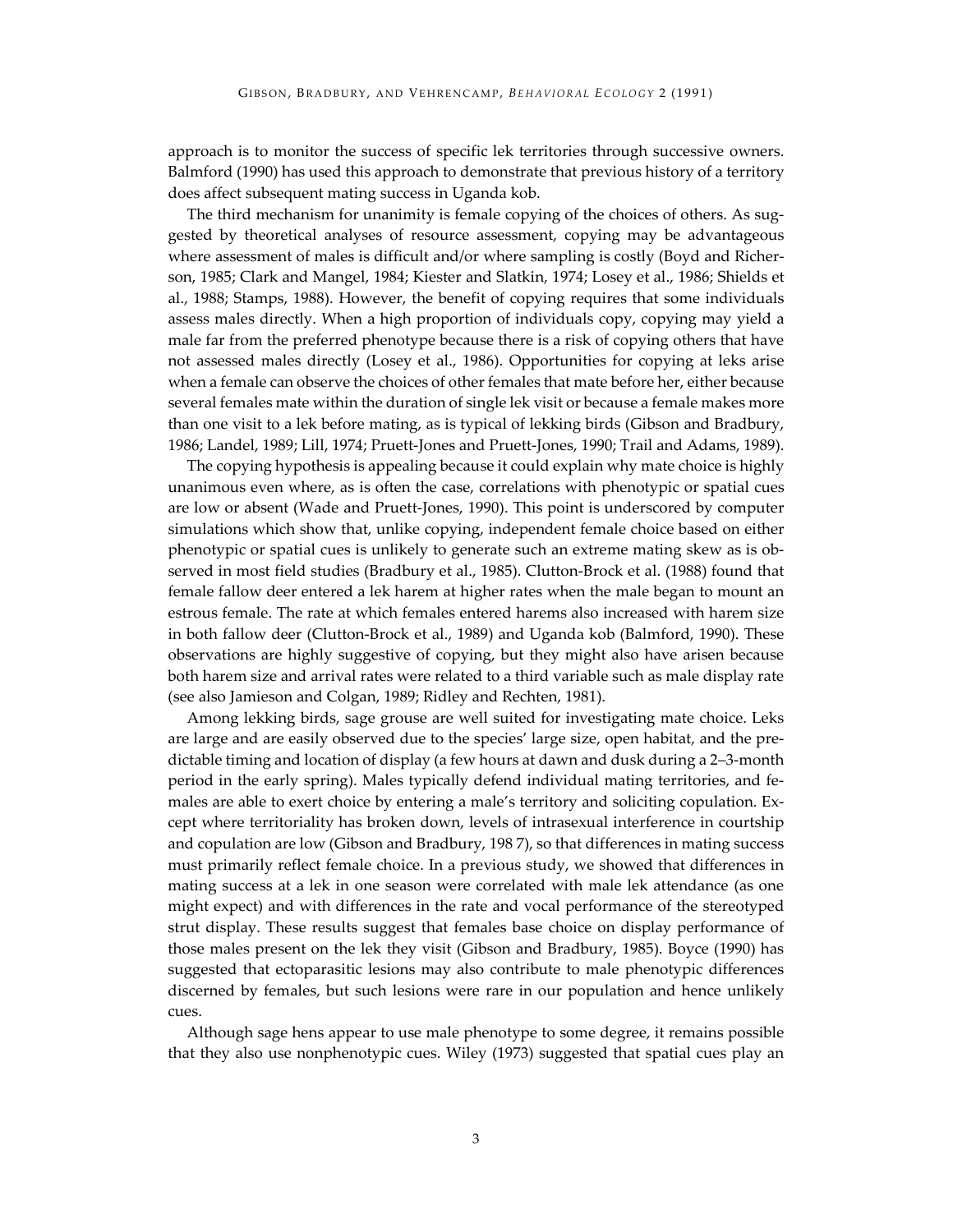important role in this species. We were unable to confirm his suggestion that hens prefer centrally located males (Gibson and Bradbury, 1985), but whether hens base choice on topographic cues or exhibit mating-site fidelity has not been adequately tested (but see Hartzler and Jenni, 1988). The possibility of copying was also raised in previous studies (Hartzler and Jenni, 1988; Wiley, 1973). Among hens breeding early in the season, mating is highly synchronized, with 50% of matings at a lek typically occurring within a 5–10-day period (Bradbury et al., 1989) and individual hens typically visiting the lek on 2 or 3 days before mating once on the last visit. Thus, there are opportunities for hens to observe and copy each other's choices both within and between successive visits.

In this paper we use data on mating distributions at two leks collected over four seasons to reexamine the question of choice cues in sage grouse. We provide evidence that hens base choices on male performance of vocal display and on previous mating locations, and that they copy the choices of other hens. We also compare the degree of mating unanimity across leks and years and show that this is linked to the opportunities for hens to copy. We suggest that these data resolve the issue of unanimous mate choice on leks, and we explore their relevance to the problems of lek evolution and the adaptiveness of mate choice at leks.

#### **Methods**

We studied a resident population of sage grouse in Long Valley, Mono County, California, USA (118°50′W, 37°40′N), from 1984 to 1989. Data on reproductive success came from two leks: lek 4 was studied intensively from 1984 to 1987 and lek 8 from 1985 to 1987. Data on the movements of hens within the lek were collected at lek 4 in 1989. The study population and general methods have been described previously (Bradbury et al., 1989; Gibson and Bradbury, 1985).

In each year, we recorded male mating success, courtship display, and territory characteristics during daily observations of focal leks between March 15 and late April, the main period of lek display and mating. Observers (2–4 per lek) arrived before dawn and watched the lek from raised vantage points 150–200 m away using ×20–45 zoom telescopes until the birds left the lek 1–3 h later. Individual males were recognized using color bands or, for unhanded individuals, the idiosyncratic patterns of white spots on the under-tail coverts and the shapes and relative lengths of retrices, which we photographed for reference. We trapped birds for banding and measurement using a spotlight, hand net, and chainless chainsaw for acoustic masking ( $n = 223$ ), or with a rocket net ( $n = 33$ ). Using blinds placed on the lek, we also made sound recordings of male displays at ranges of 5–50 m with Sennheiser MKH815 and 816FTU microphones and either reel-to-reel recorders (Nagra IV, Stellavox SP8; 1984–1986) or a Canon VR40A videorecorder (1986-1987). These observations yielded the measures discussed below.

#### *Mating success*

Mating success is the total number of females with which a male mated during each morning lek, summed over all days of the season. We watched hens carefully to detect remating within the same morning and are confident that mating counts are not inflated by multiple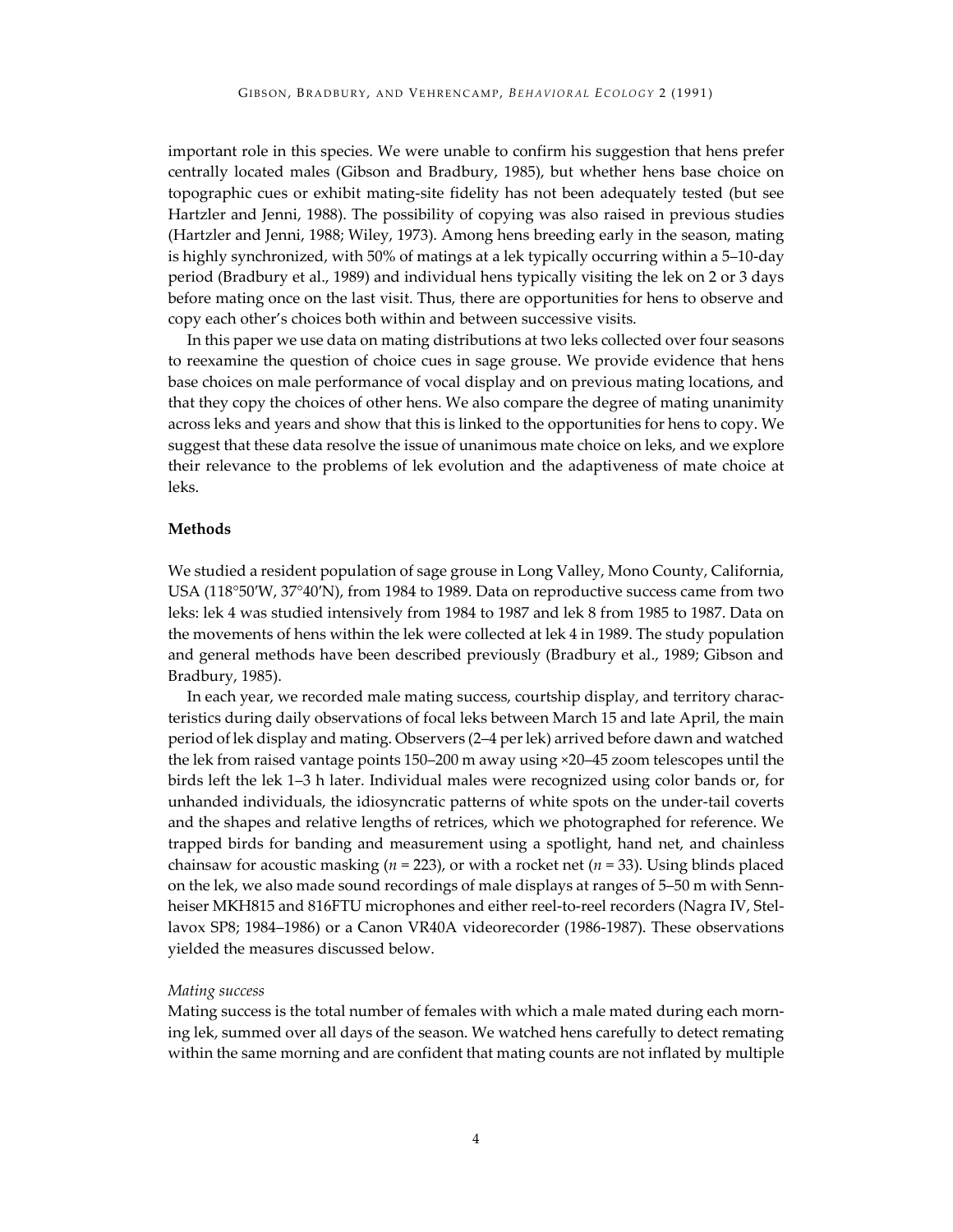matings per hen. Because the entire lek area was monitored continuously, it is unlikely that we missed matings, except during the first 10–15 min of the morning lek when visibility was poor. Unobserved matings may also have occurred at leks in the evening and on moonlit nights, although lek display was sporadic at these times and night sampling suggested that few hens attended. Numbers of males for which mating success was determined at each lek and total copulations are shown in Table 1. Several measures were extracted from mating distribution data and are listed below. We corrected for male attendance at the lek, which we had already found to be an important determinant of overall male mating success (Gibson and Bradbury, 1985). Our focus in this study was to identify components of female choice independent of male attendance.

| <b>Table 1.</b> Sample sizes for mating success at leks 4 and 8, 1984–1987 |      |              |               |                           |                                                 |
|----------------------------------------------------------------------------|------|--------------|---------------|---------------------------|-------------------------------------------------|
| Lek                                                                        | Year | Days sampled | Total matings | Identified adult<br>males | Males (all ages) attending<br>per day mean (SD) |
| $\overline{4}$                                                             | 1984 | 40           | 23            | 27                        | 31.9(7.8)                                       |
|                                                                            | 1985 | 41           | 20            | 16                        | 23.1(7.3)                                       |
|                                                                            | 1986 | 41           | 54            | 16                        | 30.2(36.6)                                      |
|                                                                            | 1987 | 37           | 38            | 23                        | 29.7(9.3)                                       |
|                                                                            | 1985 | 29           | 23            | 30                        | 35.4(3.6)                                       |
| 8                                                                          | 1986 | 27           | 66            | 31                        | 28.2(6.2)                                       |
|                                                                            | 1987 | 37           | 76            | 36                        | 31.9(7.8)                                       |

1. Adjusted mating success. Adjusted mating success was a measure of a male's attractiveness to females adjusted for differences in both time spent at the lek and the degree of competition for matings. For each male, we computed an expected mating success in which we assumed that females choose at random among the available males. The expected value was computed as the sum over all days that a male was present of the total matings on that day divided by the number of males present. Adjusted mating success was defined as observed divided by expected mating success. To avoid generating spuriously high and low values for males that attended very infrequently, we excluded all individuals that were present for less than 40% of the maximum expected matings for the season. Twenty-seven percent of males monitored fell below this cutoff, which represents the breakpoint in the bimodal distribution of expected mating success. This exclusion did not appear to bias the results because we identified the same correlates of mating success in preliminary analyses using untransformed mating success scores and the entire sample. Adjusted mating success was computed only for adult males; yearlings attended leks infrequently, often visited several leks in a season, and were never observed to mate.

2. Early versus late season matings. To examine site-fidelity effects, we partitioned matings into early season (up to the date of the median mating at the lek) and late season (after that date) and computed an adjusted mating success for each male for each period. The rationale is that most early-season matings are by adult hens (more than 1 year old) with previous breeding experience, whereas most late-season matings involve yearling hens who are in their first breeding season. For example, of 25 early-season lek visits by marked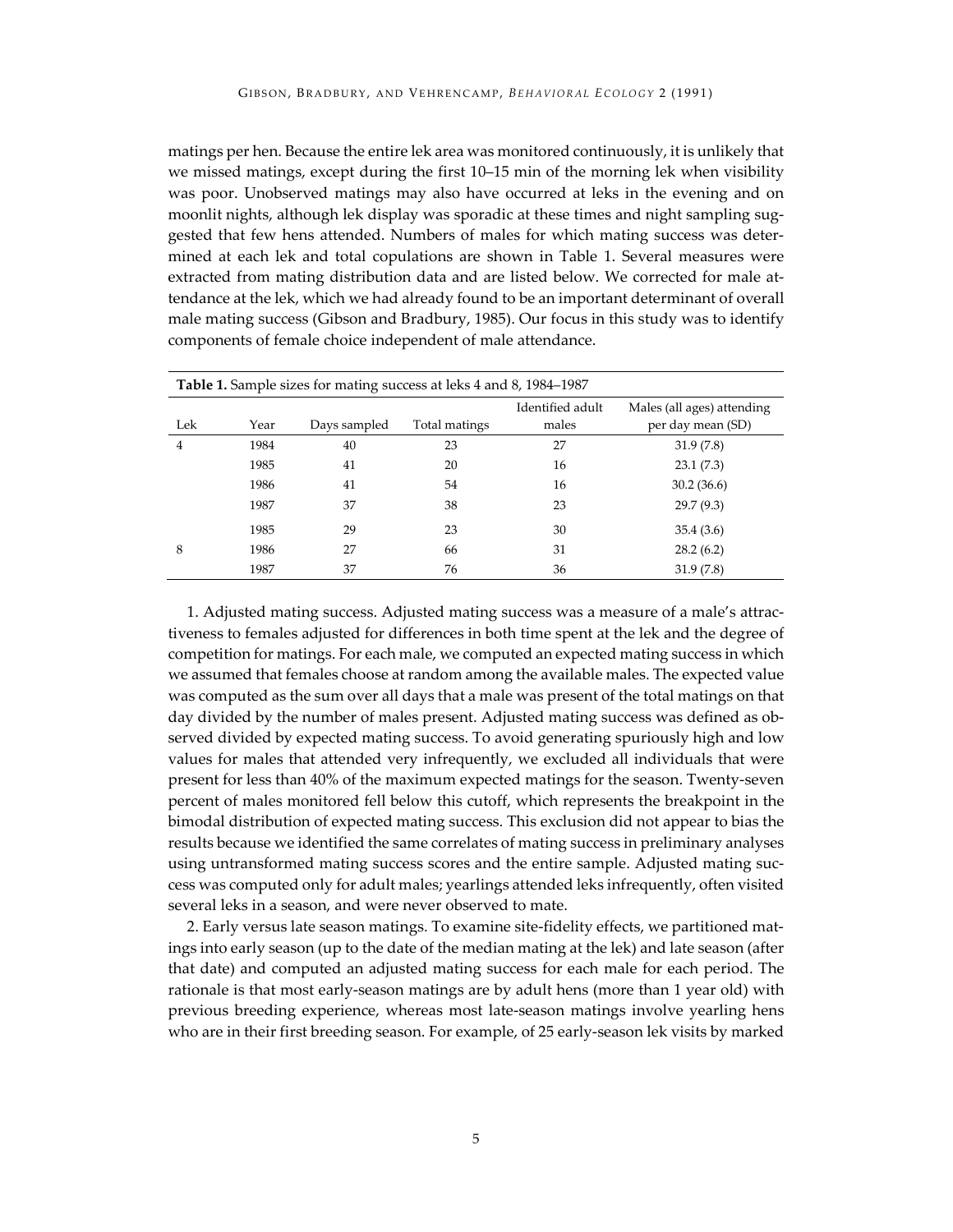hens recorded from 1984 to 1989, 75% were by adults and 25% by yearlings, whereas for 26 late-season visits the equivalent figures were 33% and 67% ( $\chi^2$  = 10.388, df = 1, *p* = .0013).

3. Solo versus group matings. To investigate copying, we partitioned matings into "solo matings," in which a hen was the only individual to mate with that male on a given day, and "group matings," in which two or more hens mated with the same male on the same morning. A solo mating could not involve copying on the day of observation, although the hen might have copied from an earlier visit; group matings always permit copying, although two females might also choose the same male independently. To determine whether hens that participated in group matings based choices on the same male characteristics as those that chose independently, we converted copulation counts to mating "decisions" and computed an adjusted number of solo and group mating decisions received by each male, using the same approach as for adjusted mating success. We assumed that each solo mating or each group of females mating with a particular male on one morning represented a single mating decision.

4. Unanimity of choice. Unanimity of choice was measured for each lek year as the standardized variance in mating success (variance/mean<sup>2</sup>; Wade and Arnold, 1980).

5. Opportunity to copy. Opportunities to copy should increase with the numbers of hens that mate during the same morning. To measure this, we computed Lloyd's (1967) index of mean crowding for the distribution of total matings per day in each lek season. Lloyd's index as used here measures the average number of females that mated at the same time as a randomly chosen female. Because few hens were individually recognizable, we were unable to quantitatively characterize the opportunity for hens to copy between lek visits. However, we were able to compare the observed intervals between days on which males mated and the expected intervals if repeat female visits had no effect on mate choice. The computation is described in the Results.

#### *Display rate*

The rate at which a male repeated the strut display when females were present was measured by logging the times of 21 successive strut displays on a TRS80-100 portable computer and computing the harmonic mean of the 20 between-strut intervals. Most males elevate display rates when females are nearby (Wiley, 1973). To remove this effect, we recorded the distance from the male to the nearest hen at the start and end of the sample and regressed display rates on mean female distance (square-root transformed). Separate regressions were computed for each male with sufficient data (8–30 samples per season) because the regression slopes differed among individuals in 2 of 4 years (ANCOVAs: *p* = .011–.024). Each male's regression was used to compute an expected display rate at two distances from hens, 5 m (roughly corresponding to a hen in the male's territory) and at 50 m (hens definitely elsewhere on the lek). Note that although the two measures are correlated (*r* = .551,  $n = 32$ ,  $p = .0011$ ), they did not rank males identically because of the differences in regression slopes. Sufficient data for comparisons with mating success were obtained at lek 4 in 1984, 1986, and 1987.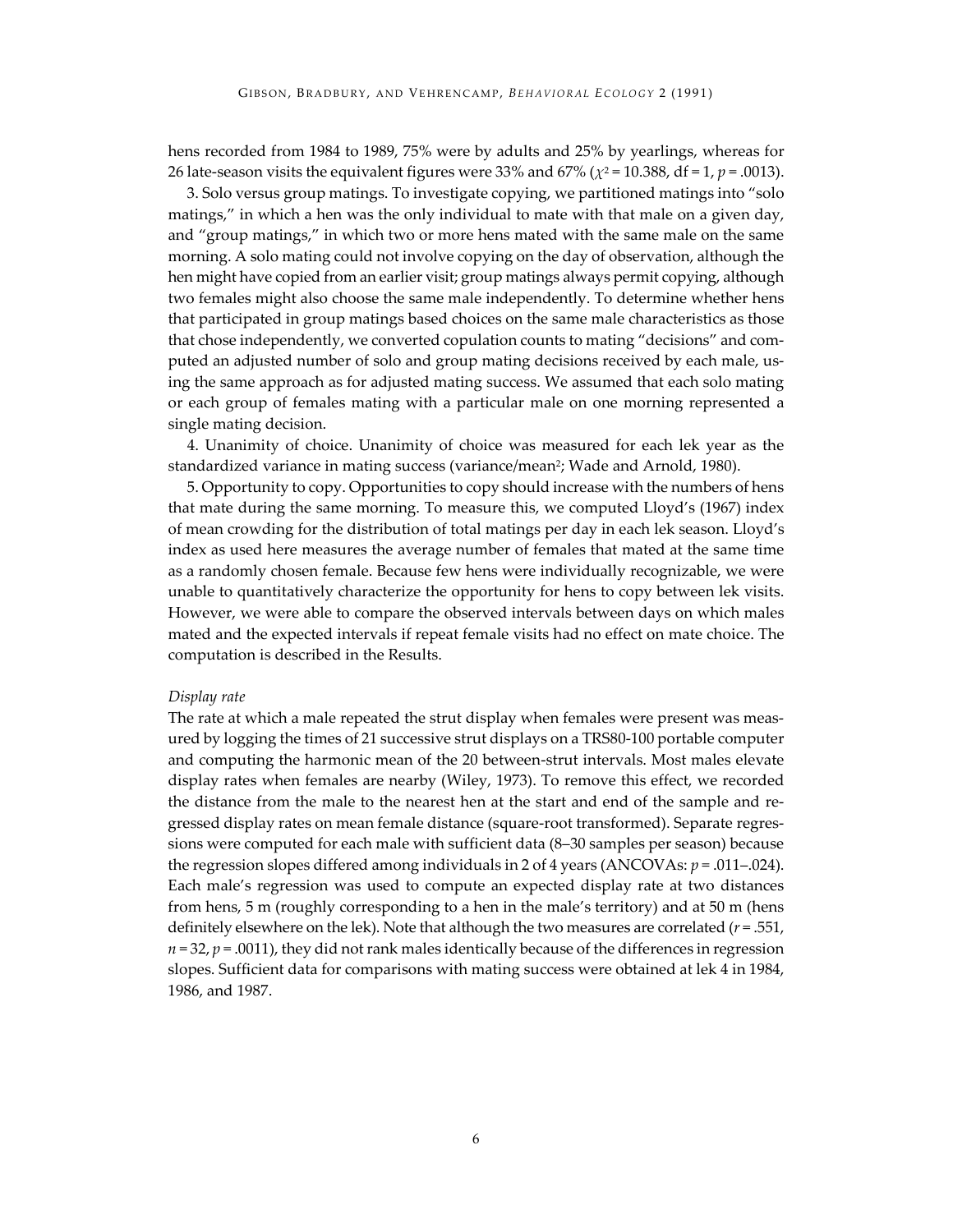#### *Acoustic display traits*

Recordings of strut displays were band-pass filtered to reduce ambient noise and prevent aliasing (Krohn Hite 3550: 0.3–6 kHz), digitized at 22 kHz using a Soundcap AD converter and displayed on a Macintosh computer running Soundwave software. Strut displays of almost all adult males had a similar acoustic structure (Figure 1). Measures of the temporal and frequency structure of displays (Table 2) were made on the Macintosh and with a Uniscan II spectrum analyzer. Amplitudes of struts at 250 and 2000 Hz were also measured at lek 8 in 1986 using a Brüel and Kjær Model 2204 Sound Level Meter and corrected for distance and male orientation using simultaneous videotapes. Videotapes were also used to compare all strut parameters with and without range and orientation corrections. Failure to find any significant correlations between mating success and strut sound amplitudes or between other strut measures and range or orientation persuaded us to omit sound level measures and orientation corrections from subsequent sampling.



**Figure 1.** Sonogram and oscillogram of the terminal section of a typical strut display. Three coo notes are followed by the first pop, a frequency-modulated whistle, and finally the second pop.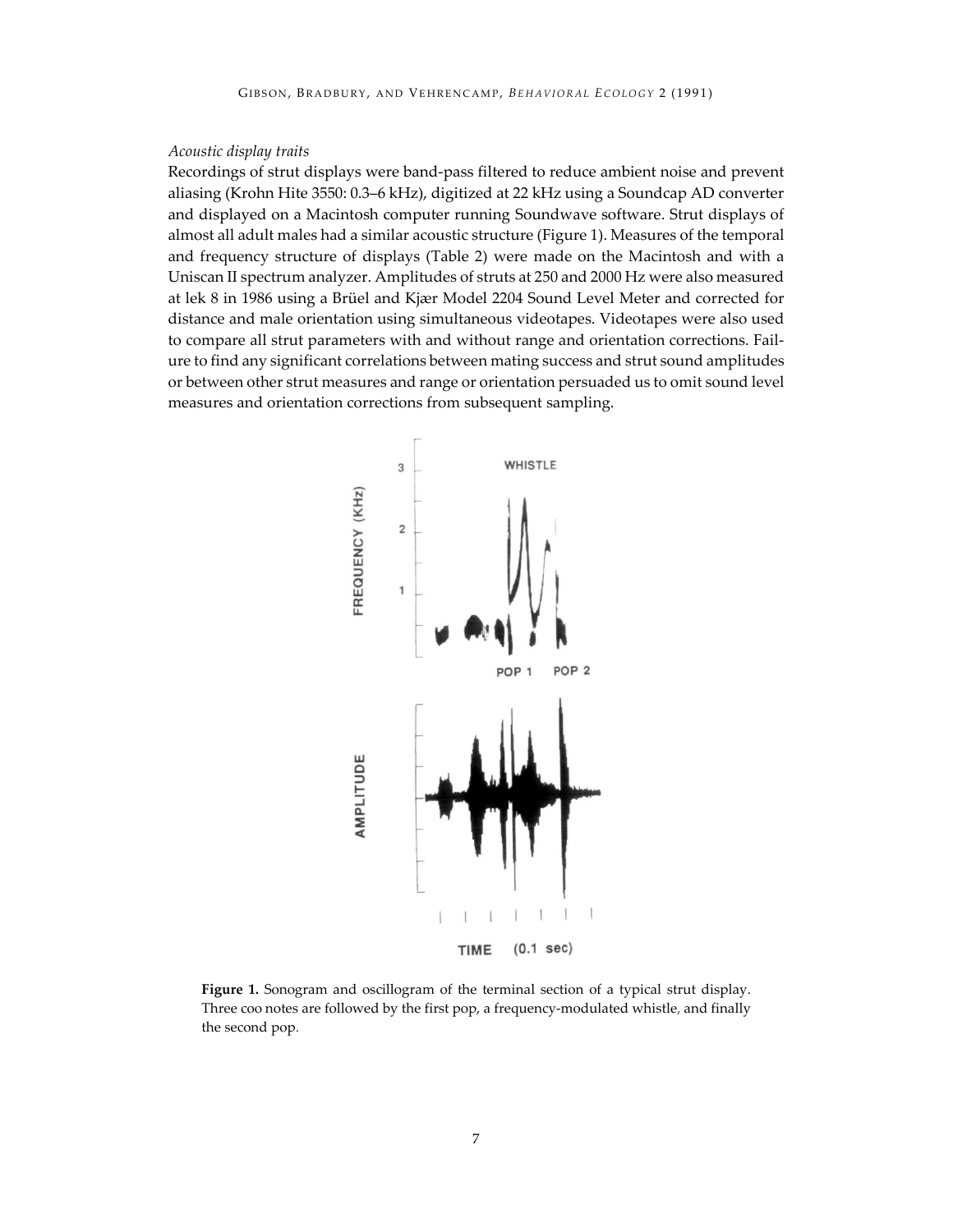| <b>Table 2.</b> Acoustic measures of strut display structure                                                           |  |  |  |  |
|------------------------------------------------------------------------------------------------------------------------|--|--|--|--|
| 1. Pop 1: whistle peak interval*                                                                                       |  |  |  |  |
| 2. Pop 1: whistle minimum interval                                                                                     |  |  |  |  |
| 3. Pop 1: pop 2 interval ("inter-pop interval")*                                                                       |  |  |  |  |
| 4. Starting frequency of whistle                                                                                       |  |  |  |  |
| 5. Peak frequency of whistle*                                                                                          |  |  |  |  |
| 6. Minimum frequency of whistle                                                                                        |  |  |  |  |
| 7. Upward frequency modulation sweep of whistle $(= 5 - 4)$ (whistle frequency range)*                                 |  |  |  |  |
| 8. Downward frequency modulation sweep of whistle $(= 5 - 6)$                                                          |  |  |  |  |
| 9. Rate of upward frequency modulation of whistle $(=7/1)^{*}$                                                         |  |  |  |  |
| 10. Fundamental frequency of pop 2                                                                                     |  |  |  |  |
| 11. Ratio of peak–peak amplitudes of coo 1 : pop 1                                                                     |  |  |  |  |
| 12. Ratio of peak–peak amplitudes of coo 2 : pop 1                                                                     |  |  |  |  |
| 13. Ratio of peak–peak amplitudes of coo 3 : pop 1                                                                     |  |  |  |  |
| 14. Ratio of peak–peak amplitudes of pop $l$ : pop 2 (pop amplitude ratio)                                             |  |  |  |  |
| 15. Ratio of peak-peak amplitudes of minimum frequency to starting frequency point of whistle                          |  |  |  |  |
| 16. Ratio of peak-peak amplitudes of minimum frequency to peak frequency point of whistle (whistle<br>amplitude ratio) |  |  |  |  |

All 16 measures were taken at lek 8 in 1987; 5 measures (marked \*) were also taken at lek 8 in 1986.

We conducted a systematic search for relevant acoustic cues using a large sample of displays recorded at lek 8 in 1986 (1651 displays) and 1987 (1818 displays). We initially examined all notes in the terminal part of the strut display for individual variation and then focused on a set of measures that showed significant between-male variation (ANOVAs:  $p < .05$ ) and were thus candidates for female discrimination. Five of the 16 measures listed in Table 2 were examined in 1986, and all 16 in 1987. We computed individual mean values for each trait and used stepwise multiple regressions to identify those that were the best predictors of adjusted mating rate in each year at lek 8. Each identified trait was then tested for replicability using ANCOVAs on data from all years except the one in which it was identified. For the latter tests, we used individual mean values based on 10 displays per season (5 per day on 2 days) and included data from 1984–1987 at lek 4.

#### *Morphology*

We took three measures from each captured male: unflattened wing-cord length (as a measure of overall body size), tail length from base to the tip of the longest rectrix, and body mass. Lengths were measured to the nearest millimeter and mass to  $\pm$  12.5 g.

#### *Age*

All males were aged as either yearlings  $($  < 1 year old) or adults  $($  > 1 year). Captured birds were aged using primary molt stage (Eng, 1955). Yearlings could also be distinguished from adults at leks using relative tail length and shape and the degree of development of the esophageal sac (Patterson, 1952). Ages of marked individuals in each year were taken as age at capture plus elapsed time. These were minimum ages for the 81.4% of males first trapped as adults.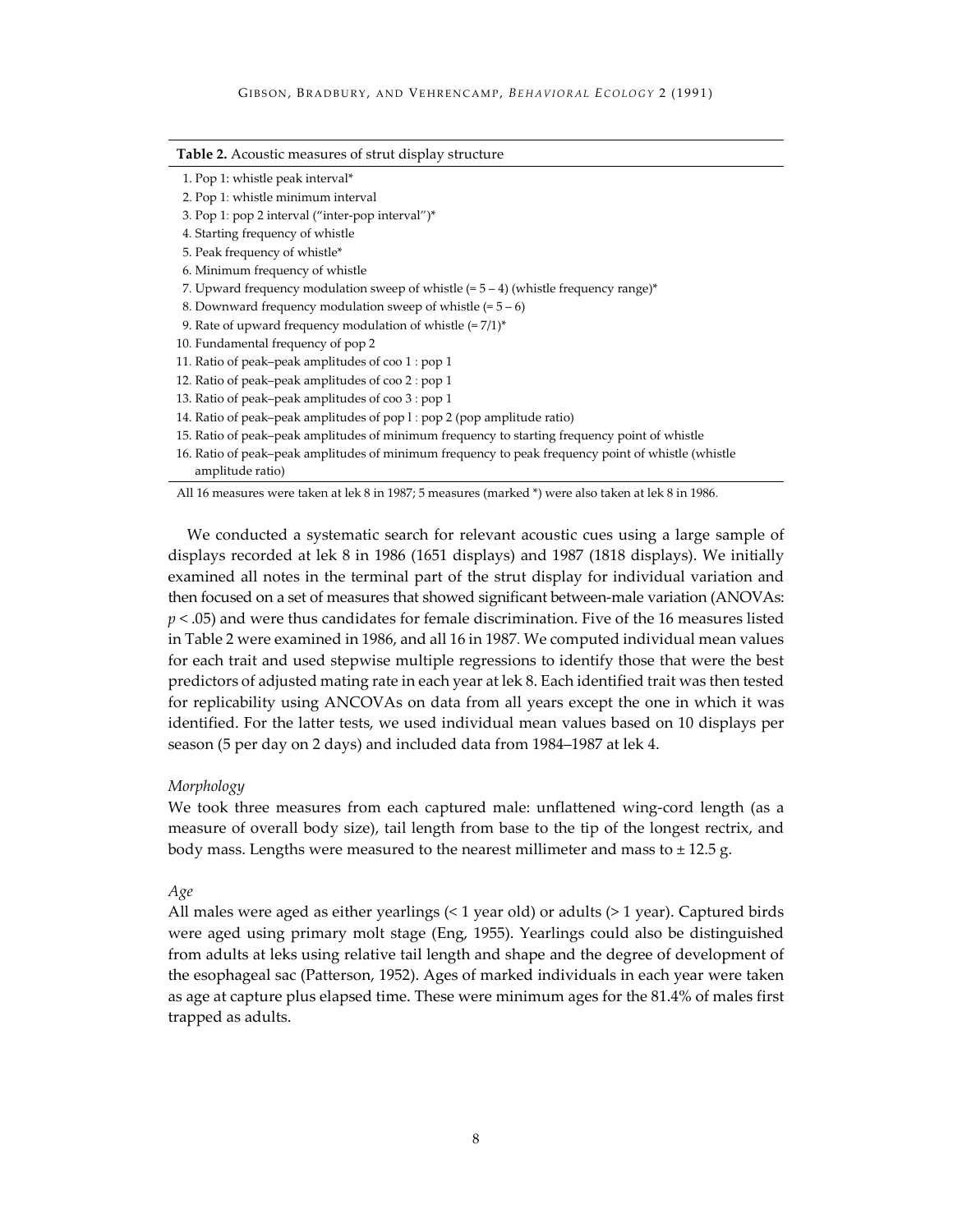#### *Territories*

At lek 4 we defined male territories from mapped locations collected during scan samples at 5–10-min intervals. In 1984, scans were supplemented with focal individual observations. Male locations were plotted relative to a grid of numbered wooden stakes placed at 20-m intervals throughout the lek. The grid was positioned in the same location each year by reference to permanent, steel, corner markers. Further details are given in Gibson and Bradbury (1987).

We considered all males that consistently used the same area and aggressively excluded others as territorial, and defined the following measures for each territory.

1. Mating history. Mating history was the proportion of all matings seen at the lek in a previous year that occurred within the current year's territory. Mating history was defined for time lags of 1, 2, and 3 years earlier. To define a male's territory area, we divided the lek into 20 × 20-m blocks, ranked blocks by his usage in the current year, and selected the top 75% of the distribution. Although this procedure results in some overlap in areas among territorial neighbors, we prefer it to the more exclusive 50% use areas because it produces more uniformly distributed mating history values. Mating history values (for a 1-year time lag) based on 50% and 75% use areas were highly correlated  $(r = .853, N = 26, N = .000)$  $p = .001$ ). We did not compute mating histories for territories occupied by the same male in successive years because in these cases characteristics of site and individual were confounded.

2. Relative location. The degree to which a territory was central versus peripheral was measured by computing the harmonic mean distance between a male's activity center and those of all other territorial males at the lek. This measure weights short distances more heavily than long ones so that central males, which are close to several others, will have shorter harmonic mean distances than peripheral individuals. It does not assume that there is a single lek center (cf. Höglund and Lundberg, 1987). Individual activity centers were defined based on a 10-m grid using the harmonic mean method of Dixon and Chapman (1980).

3. Territory area. Territory area was measured as the 50% utilization area [MAP (.50)] using Anderson's (1981) Fourier transform method.

#### *Female movements*

In 1989, we mapped the locations of all females present within a gridded 2-ha area of lek 4 at 1-min intervals to investigate whether hens responded to each other's movements. The area included 9 male territories. Observations were made on 13 days between 5 and 20 April, with 1–4 hens present at any time. We mapped 28 hen visits for a total of 683 hen min on the grid.

We defined nine "arbitrary territories" as  $20 \times 20$ -m grid blocks within which territorial males displayed regularly. These overlapped the areas occupied by male territories, although the real territories varied considerably in area. Each block accumulated at least 15 hen min in the pooled sample. We pooled the data across days and computed the rate at which other hens present on the grid entered each arbitrary territory under two conditions: with no other hen present in the "territory" and with one or more (1–3) present. To control for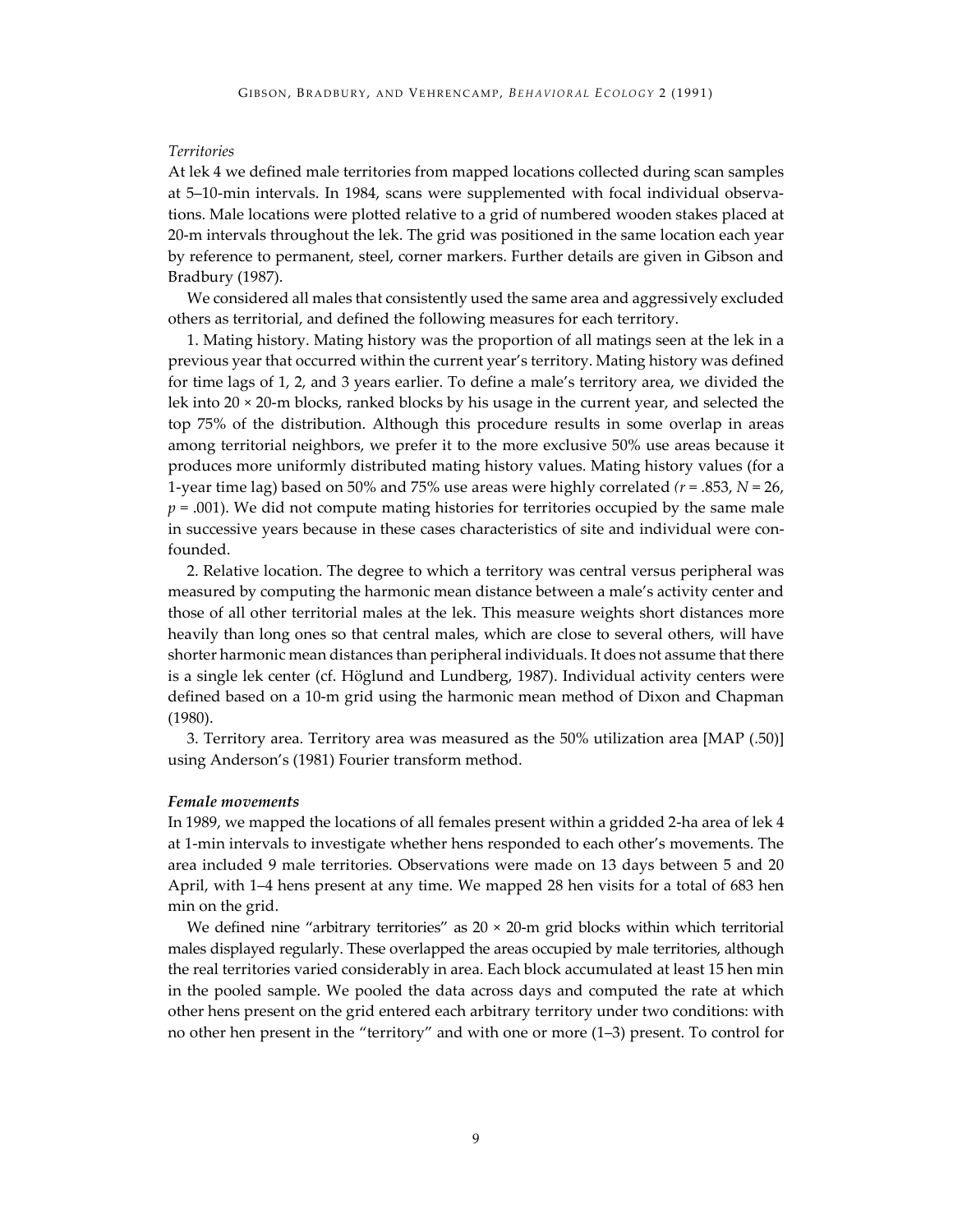opportunities for hens to approach, rates were normalized by the number of available hens outside the block.

#### *Statistical analysis*

In testing relationships between mating success and other traits, we attempted to maximize power by using parametric tests where appropriate and employing the largest homogeneous samples available. Distributions of all mating success measures were right skewed and so were  $log(1 + Y)$  transformed for tests. Proportions were arcsine  $(\sqrt{P})$  transformed. Non-parametric Spearman rank correlations (*rs*) were used in a few cases. Where possible, we combined data across different leks and years to maximize sample sizes. Differences in annual lek means were removed by scaling trait values as deviations from the annual mean for the lek. Where variances differed greatly, trait values were further divided by the annual standard deviation, converting them to *z* scores. We used analyses of covariance (ANCOVAs) to test for differences in the relationship between mating success and traits before combining samples and did not pool data if the year versus trait interaction was significant at  $\alpha$  = .05. Sample sizes for tests vary among traits due to differences in sampling emphasis among leks and years, as described above.

Finally, although we report only tests for directional effects of traits on mating success, we also used second-order polynomial regressions to test for the possibility that females exerted normalizing or disruptive selection on male traits (Lande and Arnold, 1983). The results provided no support for this idea and so will not be presented.

#### **Results**

#### *Phenotypic correlates of adjusted mating success*

Our analyses showed that adjusted mating success was related to differences in strut display performance, but not to morphology or age, as discussed below.

#### *Courtship display*

Adjusted mating success increased with the duration of the inter-pop interval of the strut display (Figure 2). Initial surveys using stepwise regression on samples from lek 8 in 1986 and 1987 identified four different acoustic predictors of adjusted mating success, including inter-pop interval (Table 3). However, when we tested each trait by correlating it with adjusted mating success in other years, only inter-pop interval was repeatable (Table 3). The relationship of inter-pop interval to adjusted mating success was not statistically heterogeneous across the six samples (ANCOVA interaction: *p* = .299); however, the proportion of the variance in adjusted mating success it explained varied widely, from 0 at lek 8 in 1987 to 95% at lek 4 in 1984 (Table 3). Two traits that we had identified as correlates of mating success on lek 4 in 1984 (Gibson and Bradbury, 1985), peak frequency and rise time of whistle, were not significant correlates in subsequent years. However, they were both correlated with whistle frequency range (WFR in Table 3), which showed high Pearson coefficients on lek 4 in 1984 and lek 8 in 1986, but low values in other lek years. The overall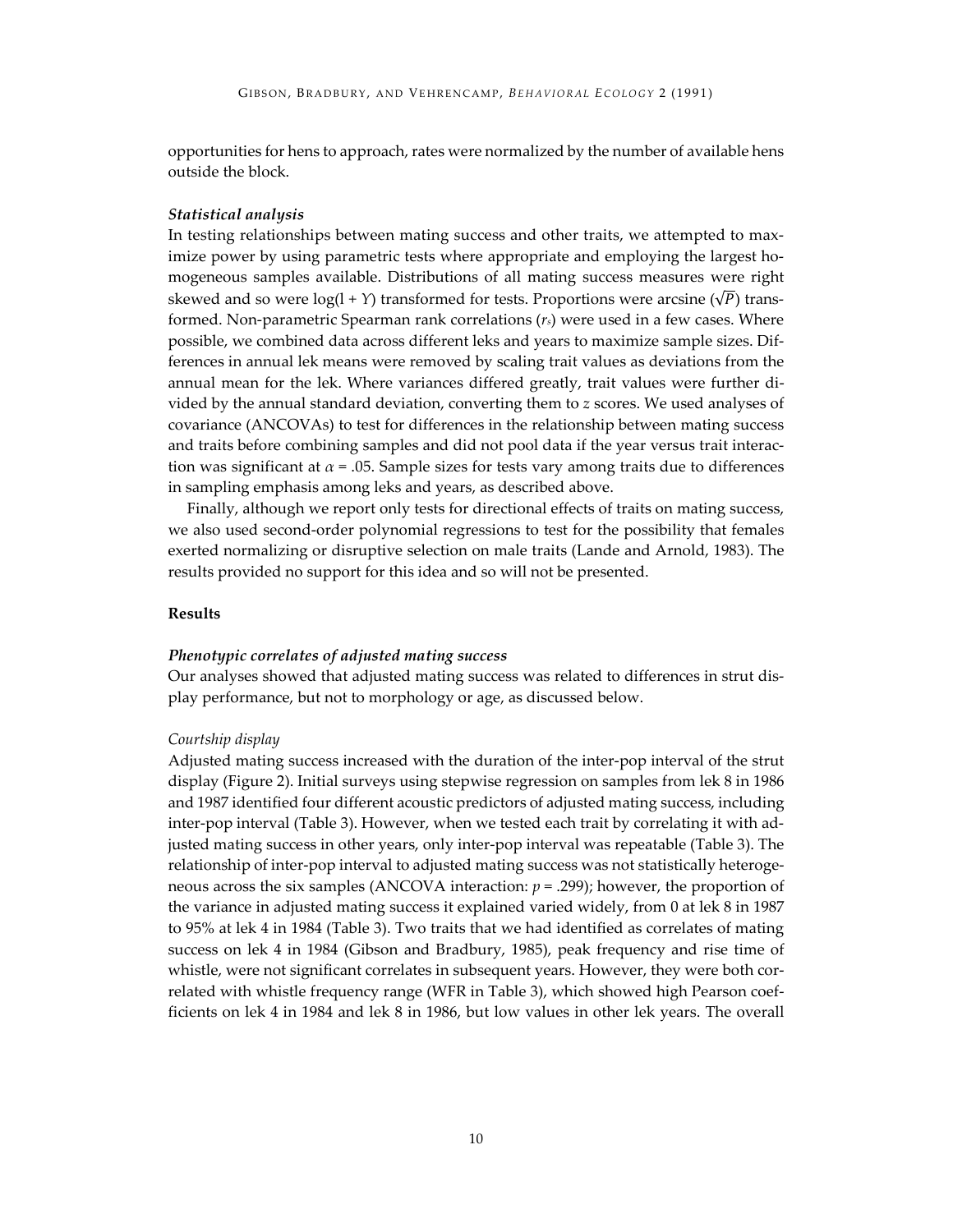impression generated by these examples and the data in Table 3 is that the relative importance of specific vocal traits varies markedly from year to year and from lek to lek.



**Figure 2.** The relationship between adjusted mating success and mean inter-pop interval [73 males from lek 4 (1984–1987) and lek 8 (1986–1987)]. The regression is *Y* = 2.041 + l.l72*X*.

| Table 3. Tests of the roles of four vocal display measures identified by stepwise regression <sup>a</sup> |      |                    |             |            |             |  |
|-----------------------------------------------------------------------------------------------------------|------|--------------------|-------------|------------|-------------|--|
|                                                                                                           |      | Trait <sup>b</sup> |             |            |             |  |
| Lek-year                                                                                                  |      | <b>IPI</b>         | PAR         | <b>WFR</b> | <b>WAR</b>  |  |
| 4-84                                                                                                      | r(n) | .973(5)            | .712(5)     | .675(3)    | .948(3)     |  |
| $4 - 85$                                                                                                  | r(n) | .627(9)            | .161(9)     | .210(10)   | $-.584(8)$  |  |
| $4 - 86$                                                                                                  | r(n) | .303(10)           | $-.550(10)$ | .058(10)   | .514(10)    |  |
| $4 - 87$                                                                                                  | r(n) | .494(12)           | .000(12)    | .130(12)   | $-.460(12)$ |  |
| 8-86                                                                                                      | r(n) | .469(19)           | .051(19)    | .469(19)   | $-.356(17)$ |  |
| 8-87                                                                                                      | r(n) | $-.008(19)$        | .441(18)    | .190(19)   | .360(19)    |  |
| <b>ANCOVAs</b>                                                                                            |      |                    |             |            |             |  |
| Covariate $(p)$                                                                                           |      | .008               | .826        | .153       | .940        |  |
| Interaction $(p)$                                                                                         |      | .292               | .920        | .486       | .032        |  |

a. Pearson correlations  $(r)$  between each cue and adjusted mating success in each year are shown;  $(n)$  = sample size. The sample in which each measure was identified is underlined. ANCOVAs test the effect over all years excluding the sample in which the trait was identified.

b. IPI = inter-pop interval, PAR = pop amplitude ratio, WFR = whistle frequency range, WAR = whistle amplitude ratio

Adjusted mating success was positively correlated with the rate at which males displayed (display rate uncorrected for female proximity: *r* = .594, *n* = 30, *p* = .0003). This correlation was generated partly by the facts that most males inflated display rates when hens were nearby and successful males were more often close to hens. However, after correcting for female proximity, successful males still displayed at higher rates when hens were distant (Figure 3; hens at 50 m: *r* = .424, *p* = .020) but not when hens were nearby (at 5 m: *r* = .051, *p* = .788). This could mean either that distant hens were more likely to approach males that displayed at high rates or that males that were more attractive for other reasons displayed more vigorously to distant hens. The former alternative should be accepted cautiously because the effect of display rate when hens were at 50 m was not independent of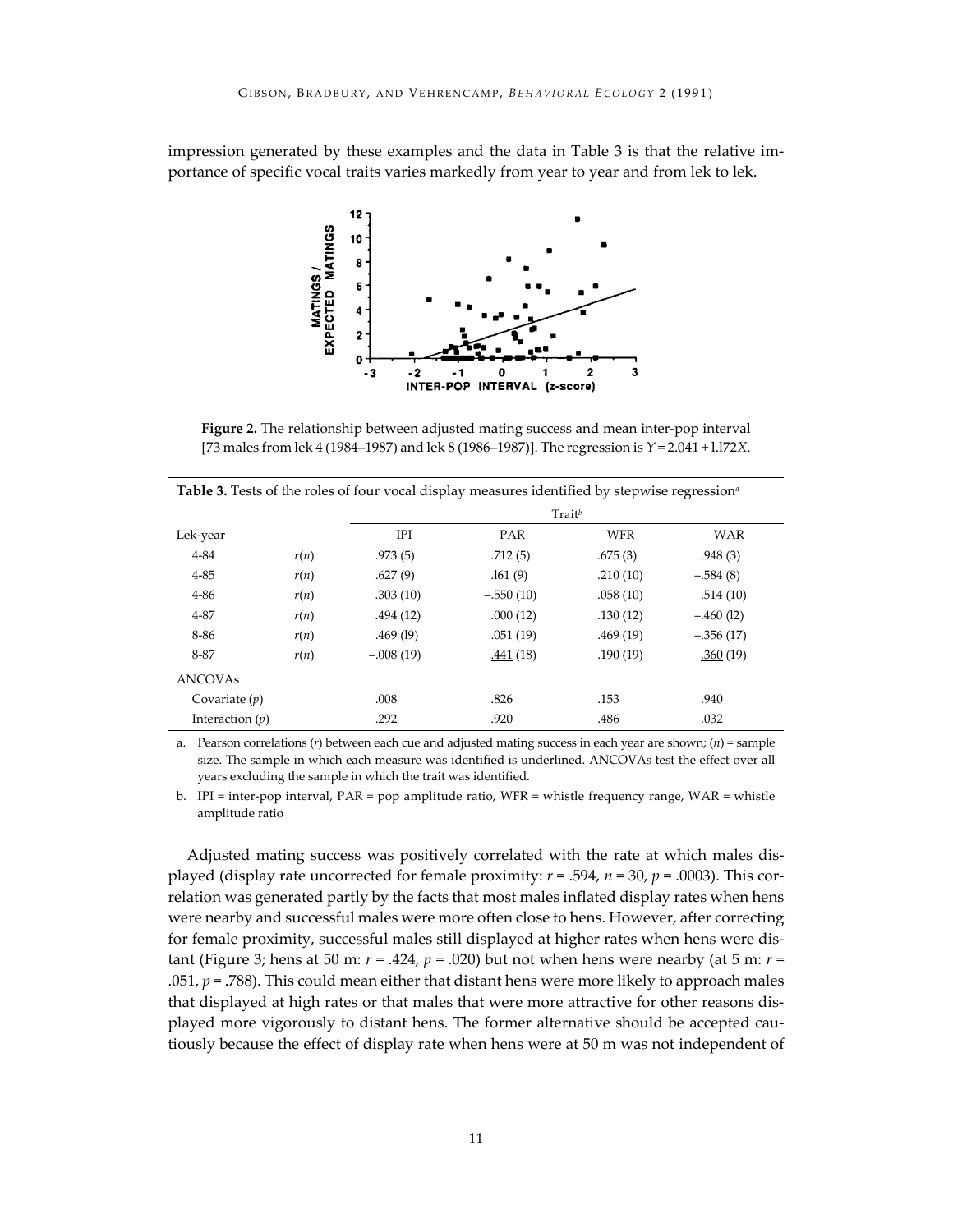inter-pop interval: when both measures were included in a multiple regression, inter-pop interval remained closely linked to mating success (partial *r* = .892, *p* = .0044), whereas the effect of strut rate weakened and became marginally nonsignificant (partial *r* = .385, *p* = .0599).



**Figure 3.** The relationship between adjusted mating success and mean strut rate when hens were at 50 m (30 males at lek 4, 1984 and 1986–1987). The regression is *Y* = 2.245 + 0.946X.

#### *Morphology*

There were no relationships between adjusted mating success and wing length *(r* = .051, *n* = 38), tail length *(r* = –.087, *n* = 36), or body mass (*r* = –.168, *n* = 39). Data were pooled across four years at lek 4. We also found no relationships between morphological traits and either inter-pop interval or display rate (hens at 50 m).

#### *Age*

Minimum ages of males in our sample ranged from 2 to 4 years. Adjusted mating success did not increase or decrease with age, either across different males within seasons (*r* = .154,  $n = 45$ ,  $p = .312$ ) or within individuals followed from year to year (paired  $t = 0.061$ , df = 15, *p* = .953). Mean success peaked at 3 years of age, but this was not significant when tested with a second-order polynomial regression  $(p = .229)$ . There were also no significant relationships between age and either inter-pop interval or display rate.

In short, we identified one individually variable component of the strut display, interpop interval, that was consistently related to mating success across all samples. Strut display rate when hens were distant was also correlated with mating success, but we could not demonstrate this effect independently of inter-pop interval. Mating success did not appear to be affected by gross measures of body size or, among birds more than 1 year old, by age.

#### *Territory characteristics*

As in our earlier work, we found no evidence that adjusted male mating success was correlated with either proximity to a lek center (harmonic mean distance to other males: *r* = .079, *n* = 45; 1984–1987 at lek 4) or with territory size *(r* = –.061, *n* = 44). We did, however, find evidence that hens returned to sites where they had mated in a previous year. In 1987, the mating success of males that were in their first season on a territory at lek 4 increased with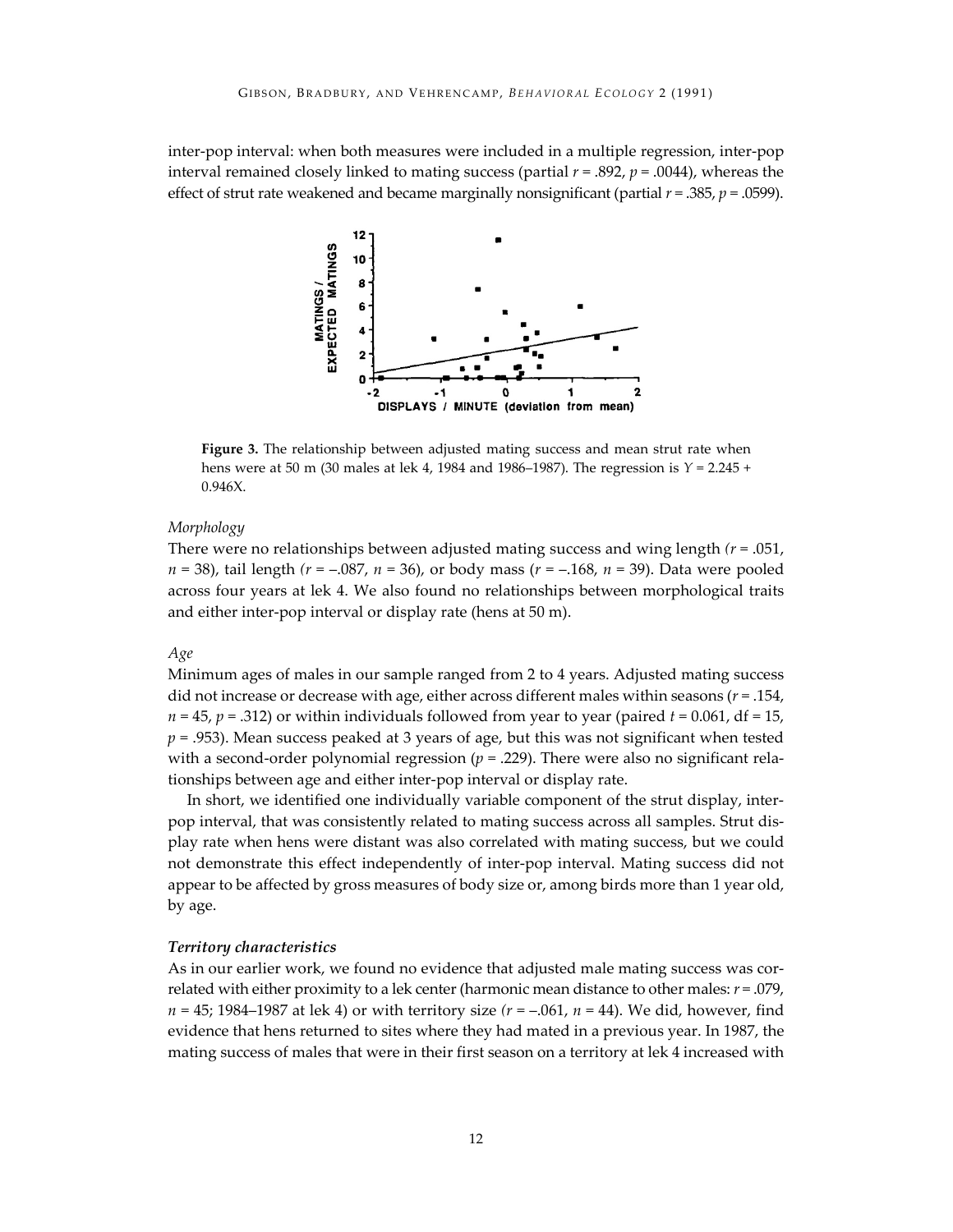the proportion of matings occurring at that site in the previous year (Figure 4, upper panel;  $r = .755$ ,  $n = 10$ ,  $p = .012$ ), although this relationship was absent in the 2 preceding years (1985: *r* = –.241, *n* = 8; 1986: *r* = –.168, *n* = 7; 1985–1986 versus 1987 year versus territory history interaction: *F*<sub>1,19</sub> = 6.19, *p* = .021). A more consistent effect was found when we compared changes in individual mating success across years. Among individuals that shifted their territories between seasons, adjusted mating success increased by an amount proportional to the mating history of the new territory (Figure 4, lower panel:  $r = .744$ ,  $n = 8$ ,  $p = .014$ ). This suggests that either topographic features of the territory or female-site fidelity affected the locations where hens mated.



**Figure 4.** The relationship between adjusted mating success and territory history in the previous year. Upper panel: cross-sectional comparison for 10 males occupying new territories at lek 4 in 1987 (regression  $Y = -0.792 + 0.260X$ ). Lower panel: change in adjusted mating success from year 1 to year 2 for all males at lek 4 that moved their territories between years (1984–1987) in relation to mating history of the new territory (regression *Y* = –1.502 + 0.l82*X*).

To separate these possibilities, we tested two predictions of the site-fidelity hypothesis (Table 4). First, if site effects are due to returning hens, the effect should decline over longer time lags because of the mortality of hens. As predicted, both mating success of males in 1987 and changes in mating success of males that moved their territories between years were significantly correlated with the mating history of their territorial site in the previous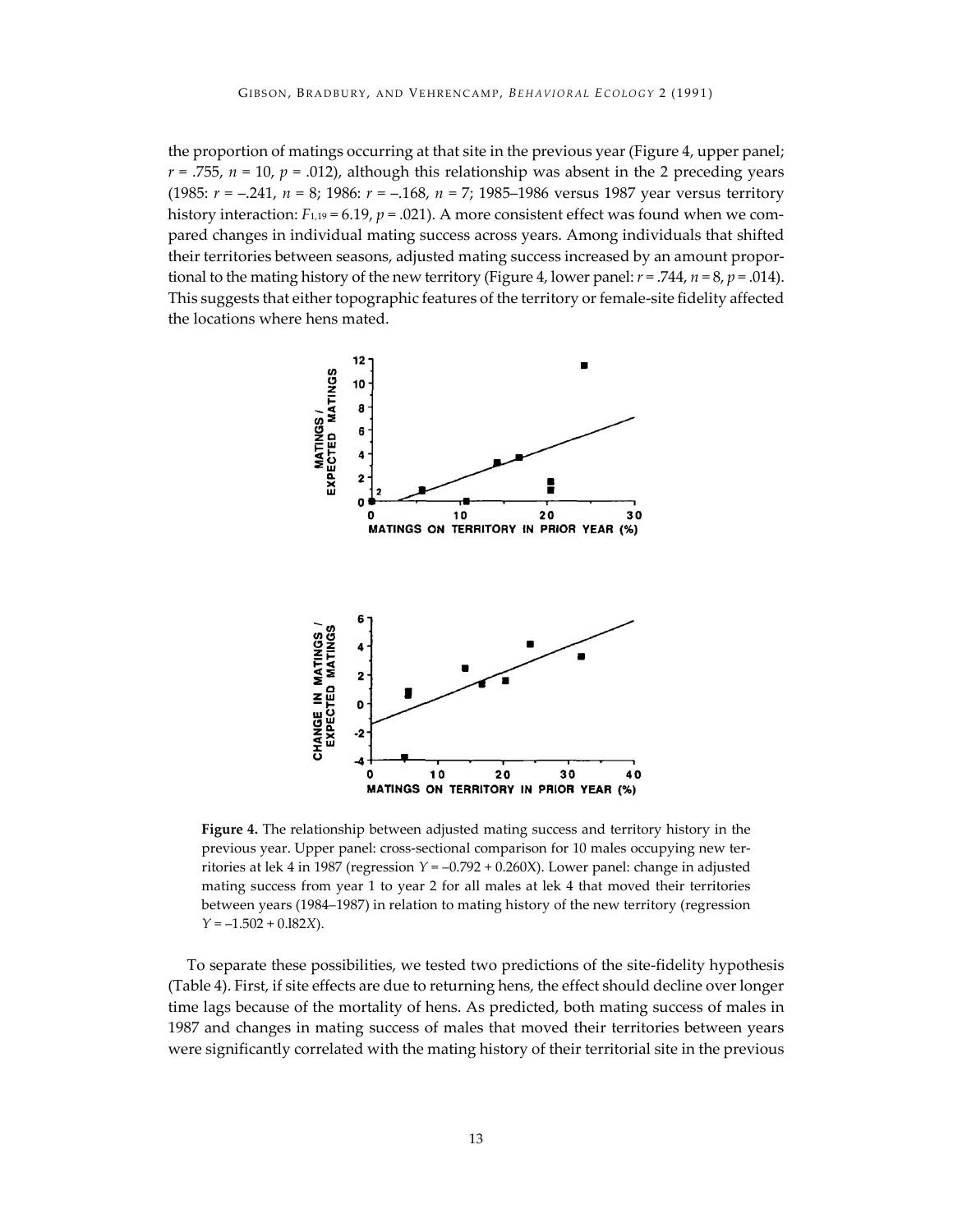year, but not 2 or 3 years earlier. Second, because older hens breed earlier (see Methods), a territory's mating history should be more closely related to mating success measured during the first half of the mating period than during the second half. As expected, correlations with both mating success in 1987 and changes in mating success across years were significant for early but not late season success (Table 4). Correlations of inter-pop interval with early and late season success were of similar magnitude, suggesting that younger hens were as proficient as adults at assessing male vocal display. Because we did not measure topographic features of territories, we cannot exclude that they play an additional role, although the absence of long-term effects of a territory's mating history on mating success suggests that this is unlikely.

| <b>Table 4.</b> Tests of the female site-fidelity hypothesis at lek 4 |                                                                                                           |                        |  |  |
|-----------------------------------------------------------------------|-----------------------------------------------------------------------------------------------------------|------------------------|--|--|
|                                                                       | Measure of mating success                                                                                 |                        |  |  |
|                                                                       | Change in adjusted mating<br>Adjusted mating success<br>in 1987 $r(n)$<br>success year 1 to year 2 $r(n)$ |                        |  |  |
| Time lag (years) <sup>a</sup>                                         |                                                                                                           |                        |  |  |
| 1                                                                     | $.755(10)^*$                                                                                              | $.744(8)$ <sup>*</sup> |  |  |
| $\overline{2}$                                                        | .676(10)                                                                                                  | $-.028(7)$             |  |  |
| 3                                                                     | $-0.046(10)$                                                                                              | $-.615(6)$             |  |  |
| Period <sup>b</sup>                                                   |                                                                                                           |                        |  |  |
| Early                                                                 | $.755(10)^*$                                                                                              | $.859(8)$ <sup>*</sup> |  |  |
| Late                                                                  | .602(10)                                                                                                  | .128(8)                |  |  |

a. Pearson correlations between adjusted mating success and territory history at three time lags

b. Pearson correlations between mating history of a territory in the previous year and adjusted early- and late-season mating success of males taking new territories  $* p < .01$ 

#### *Territory history versus phenotypic traits*

Inter-pop interval and a territory's mating history tended to covary *(r* = .295, *n* = 25, males on new territories at lek 4, 1985–1987, *p* = .152). This suggests that the effect of each variable on mating success might have been inflated by its association with the other. To check this, we computed both simple and partial correlations between adjusted mating success and each measure. We split the sample into two periods (1985–1986 and 1987) because territory history affected mating success only in 1987 (see above). In 1985–1986, inter-pop interval and adjusted mating success were positively correlated both in a simple comparison *(r* = .568, *n* = 16, *p* = .027) and with mating history partialed out (partial  $r = .592$ ,  $p = .026$ ), but in 1987 the partial correlation was no longer significant (simple  $r = .661$ ,  $n = 10$ ,  $p = .038$ ; partial  $r = .572$ ,  $p = .108$ ). By contrast, territory history and adjusted mating success were still significantly correlated in 1987 when inter-pop interval was partialed out  $(r = .697, n = 10, p = .037)$ . Thus, females based choice on both inter-pop interval and previous mating locations with the relative emphasis varying annually.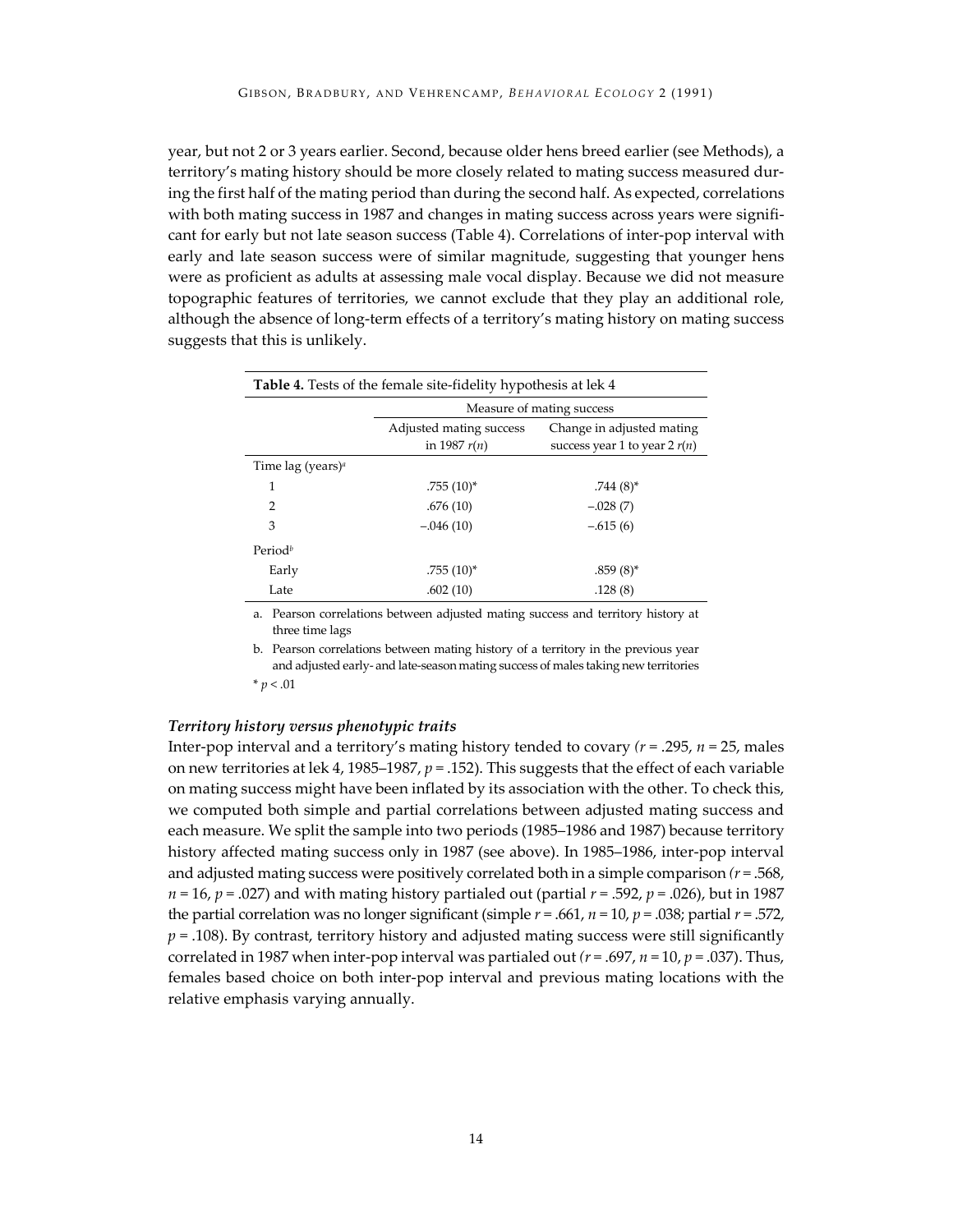#### *Neighbor effects*

We also found evidence for neighbor effects on mating success (Table 5). When we compared the mating success of territorial males as a function of distance between their activity centers, spatial correlations (Moran's I) were positive for males located within 25 m of each other in all years and were significant in 2 years. By contrast, there were no significant correlations between the mating success of males separated by greater distances.

**Table 5.** Moran's I correlations between mating success and trait values of males with activity centers separated by 25 m or less at lek 4

|                    | 1984     | 1985         | 1986          | 1987           |
|--------------------|----------|--------------|---------------|----------------|
| Variable           | I(n)     | I(n)         | I(n)          | I(n)           |
| AMS <sup>a</sup>   | .501(9)  | $.630(11)^*$ | .193(10)      | $.802(13)$ *** |
| Inter-pop interval | .149(10) | $.654(9)$ *  | $.698(11)$ ** | $.933(13)$ *** |
| Territory history  |          | .786(7)      | .518(8)       | $.941(10)$ **  |
| Residual AMS       |          | .356(9)      | .319(10)      | $.719(10)*$    |

a. AMS = adjusted mating success. Residual AMS is the residual of adjusted mating success regressed on inter-pop interval (1985–1986) and both inter-pop interval and territory history (1987).

*\*p* < .05

This pattern would be predicted if particular males or their territories are focal points for female attraction, and there is some "spillover" onto the mating success of neighbors. But two alternatives are that neighbors were phenotypically similar or that neighboring territories had similar mating histories. Males located within 25 m of each other had interpop intervals that were positively correlated in all 4 years and significantly correlated in 3 years. Similarly, mating histories of territories were positively correlated in 3 years and significantly in 2 years. However, when we removed these effects by using residuals from the regression of adjusted mating success on inter-pop intervals (1985–1986) and both interpop intervals and territory history (1987), the correlation between neighbor mating successes was still positive and significant in 1 year (1987). This suggests that, at least in 1987, neighboring males exhibited similar mating success because of spatial spillover.

#### *Copying*

#### *Within days*

If hens copy others mating on the same day, mating choice should become more unanimous as the numbers of hens mating at the same time increase. We examined this prediction using data from 56 days on which two or more hens mated across 7 lek years.

Figure 5 (upper panel, filled symbols) confirms the prediction: as the number of hens mating per day increased, hens became more likely to choose a male chosen by other females on the same day ( $r_s$  = .589,  $n = 56$ ,  $p < .00001$ ). To test whether this could have arisen if hens chose independently of each other, we computed an expected number of group

<sup>\*\*</sup> *p* < .01

<sup>\*\*\*</sup> *p* < .001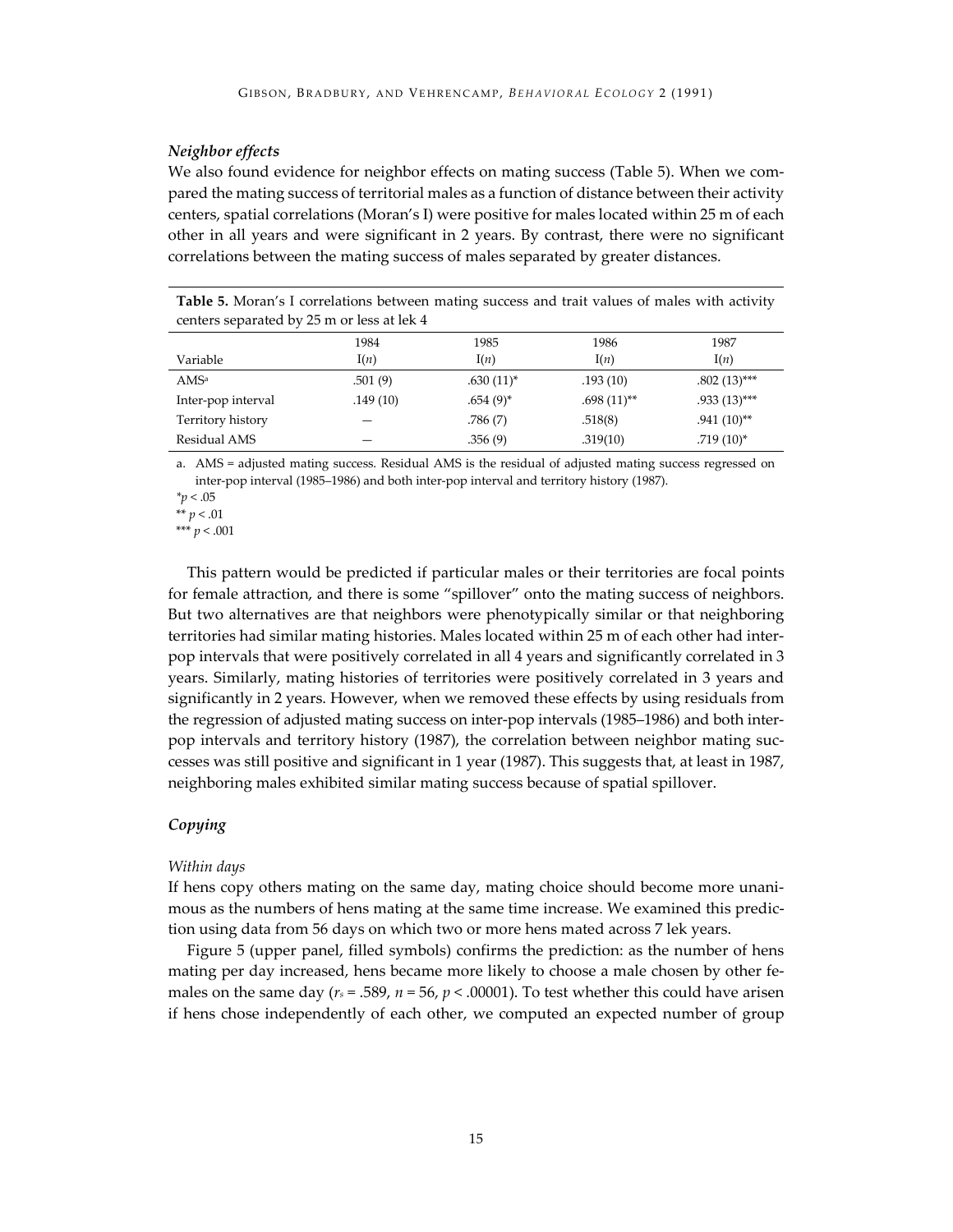matings for each day in the sample assuming independent choice. For each day we simulated 103 trials in each of which the observed number of hens selected mates independently, with each male's probability of being chosen set by the observed proportion of matings he accumulated over all other days of the season. These simulations showed that the expected proportion of group matings also increases with the number of hens mating (Figure 5, upper panel, open symbols: *rs* = .926, *p* < .00001). However, comparison between observed and expected levels of group mating shows that independent choice is insufficient to explain the level of group mating observed when many hens mated on the same morning: the proportion of days with more group matings than expected increased with the numbers of hens mating per day (Figure 5, lower panel; logistic regression:  $\chi^2$  = 22.24,  $df = 1$ ,  $p < .0005$ ). Thus, as the number of hens mating per morning increased, hens became more likely to choose a male also chosen by others, both absolutely and relative to levels predicted by independent choice.



**Figure 5.** Upper panel: the mean proportion of hens that chose a male also chosen by other hens (group matings) in relation to the numbers of hens mating per day across 56 days in 7 lek seasons. Filled symbols are observed values, and open symbols are those expected if hens chose independently of each other (see text). Lower panel: the proportion of days with more group matings than expected with independent mate choice in relation to the numbers of hens mating per day.

We identified one process that may contribute to this effect: Hens appeared to be attracted to territories where others were already present. The rate at which hens present on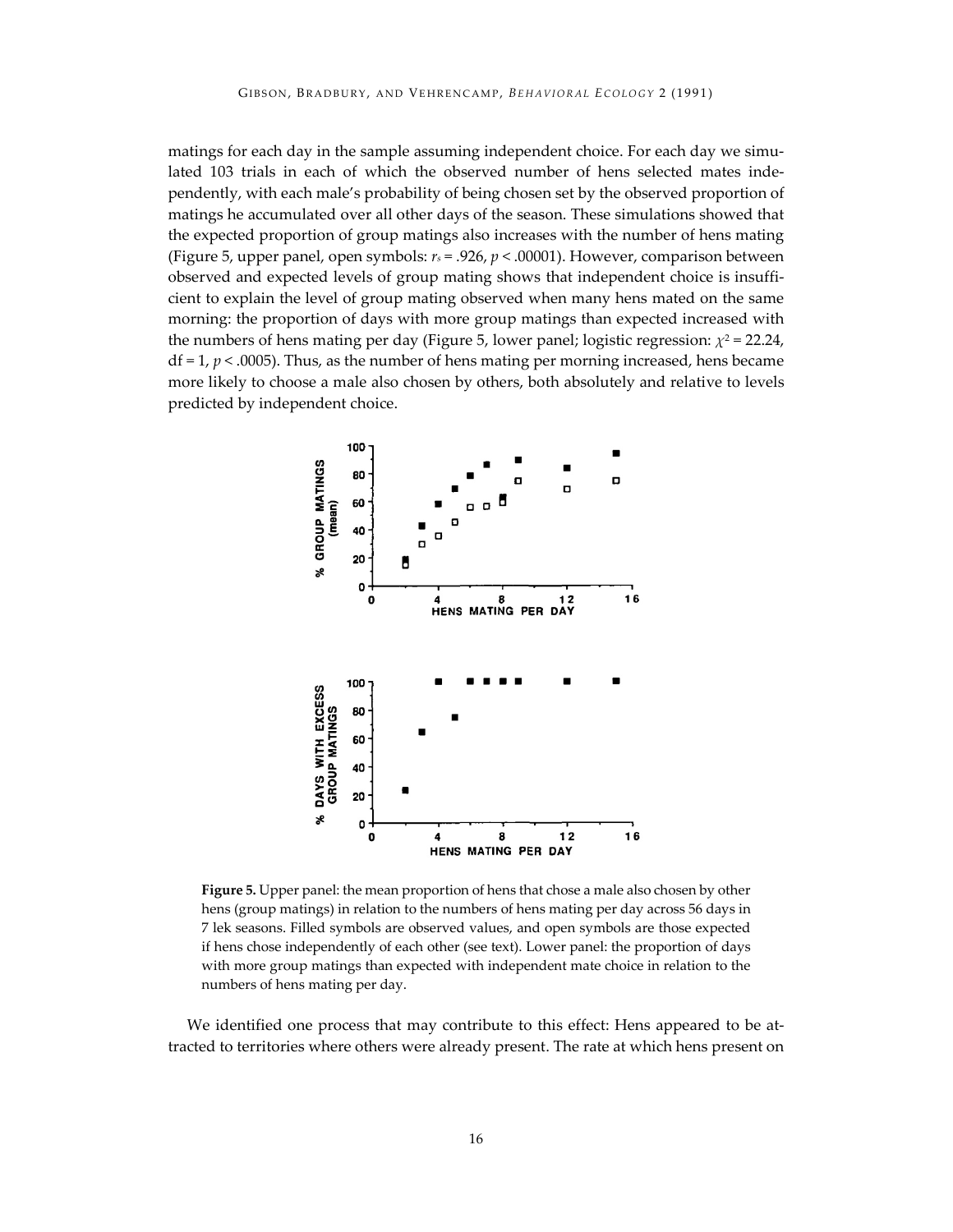the lek arrived at individual "arbitrary territories" (see Methods) increased from 0.012 min<sup>-1</sup> when no hen was initially present in the "territory" to  $0.131 \text{ min}^{-1}$  when at least one other hen (range, 1–3) was there already (paired *t* = 4.134, df = 8, *p* = .0025; there were insufficient data to test whether arrival rates increased further with additional hens on the territory).

#### *Between days*

Sage hens typically visit leks for 2 to 3 days only a few days apart and mate once on the last visit (see Introduction). Therefore, if hens copy the choices of others that mated on a previous visit, short intervals between days on which a male mates should be more frequent than expected if a male's probability of mating were independent of when he last mated. This prediction is unlikely to be confounded by remating: Records of marked hens indicate that they do not return to a lek after mating unless a clutch fails and then only after a lengthy interval.

To test this idea, we compared the pooled distribution of intervals between successive mating days ( $n = 99$ ) by each male that mated on more than 1 day ( $n = 42$ ), with an expected distribution, computed as follows. We first computed an expected probability distribution of days between copulations for a male that mated on a particular number of days in a given season ( $n = 2, 3, \ldots, 8$ ). In each of 10<sup>3</sup> simulated trials, a male was assigned *n* days chosen at random from a distribution of the number of mating decisions per day, subject to the constraint that he could not be assigned the same day twice. We weighted each probability distribution by the number of intervals contributed to the sample by all males with the same *n* in that year and then summed the weighted distributions over all values of *n* and all 7 lek years to yield an expected distribution.

Figure 6 confirms the predicted pattern. The observed and expected distributions differ significantly (Kolmogorov-Smirnov one-sample test:  $p < .01$ ,  $n = 99$  intervals) due to an excess of short (2-day) intervals in the former. Comparison with the distribution of 12 intervals between successive visits by 7 marked hens seen at leks on more than 1 day shows that 2 days is the modal interval between successive lek visits (Figure 6, lower panel). This close correspondence suggests that the choices of some hens were influenced by matings observed on a previous visit.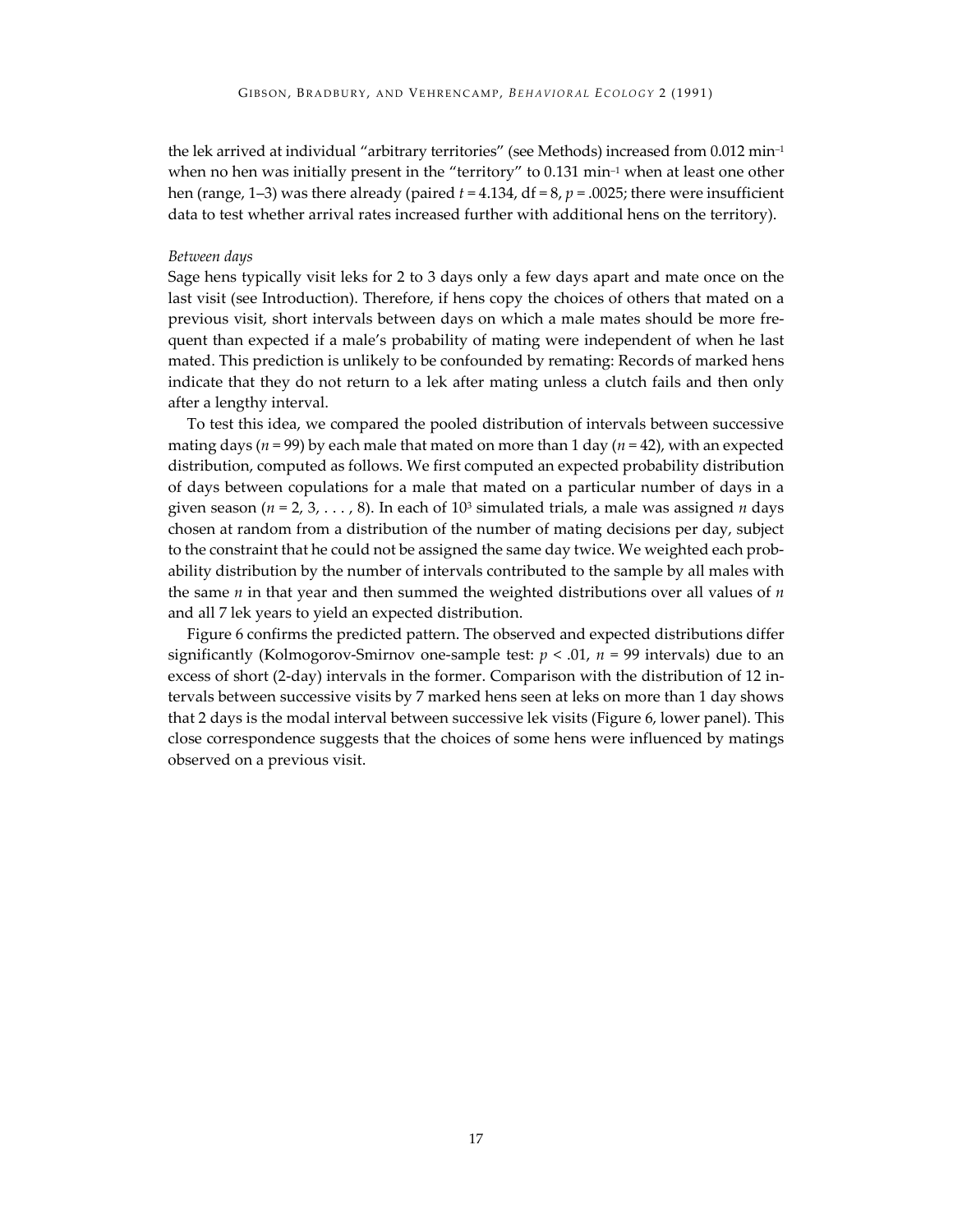

**Figure 6.** Upper panel: observed distributions of intervals between successive mating days (filled symbols) and the distributions expected if mating probabilities are determined independently on each day (open symbols). Lower panel: the frequency distribution of intervals between successive lek visits by banded hens. Lines connect adjacent frequency classes.

#### *Copying or changes in male display?*

A possible alternative interpretation of both within- and between-day patterns is that they were due to changes in male display performance rather than or in addition to copying. However, when we compared the mean display performance of a male on days when he mated versus days in the same season when others mated, we found no significant changes in basal display performance. A male's inter-pop interval tended to be longer on days when he mated than on days when other males mated, but the mean difference was small  $(0.86 \pm 1.62 \text{ ms})$  and not significant (for 11 males recorded at lek 8 in 1986–1987, paired  $t =$ 1.755,  $df = 10$ ,  $p = 0.1098$ ). Display rates adjusted for female proximity also tended to be slightly, though not significantly, higher on days when a male mated  $(0.27 \pm 0.78$  struts min<sup>-1</sup>:  $t = 1.642$ ,  $df = 21$ ,  $p = .116$ ). This shows that the temporal distribution of matings across days cannot be explained solely by changes in basal display performance. However, it is still possible that within days a male's mating success might have been inflated if he escalated display performance after attracting the first female. It is suggestive that display rate uncorrected for female proximity was higher on days when a male mated compared to days when others mated  $(7.10 \pm 0.60 \text{ versus } 6.20 \pm 0.87 \text{ struts min}^{-1})$ ; paired  $t = 4.328$ , df = 21,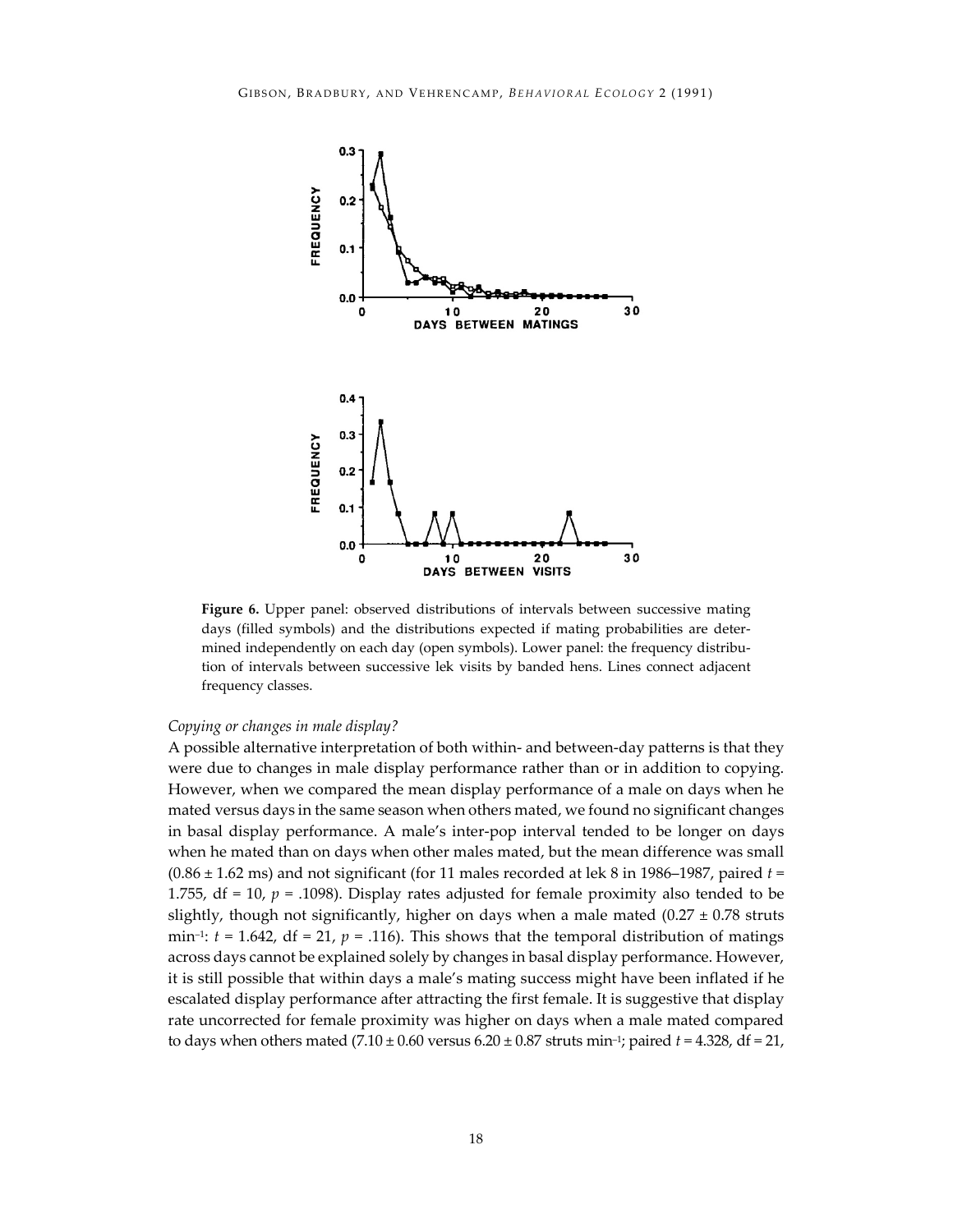$p = .0004$  for 22 males at lek 4, 1984–1987). However, whether increased display rate enhances a male's attractiveness to hens is unclear (see above).

#### *Do copiers always copy hens that assessed males directly?*

If hens that copy always copy others that have assessed males directly, males should be ranked identically by both the choices of solo mating hens and by group decisions (see Methods). By contrast, if some copiers copy others that have not assessed males directly, the rankings should be poorly correlated and solo mating decisions would be more closely related to male phenotypic traits. To investigate this, we split mating decisions into solo versus group decisions, computed an adjusted mating success for each male in each situation (details in Methods), and compared these two measures of male attractiveness.

Two results supported the latter hypothesis. First, although there was a positive correlation between adjusted mating successes under solo and group decision conditions, the relationship was weak and reached significance only when data were pooled across all lek years (*r* = .293, *n* = 69, *p* = .015; both leks from 1985–1987; no male at lek 4 in 1984 received group matings). Second, whereas solo mating success was significantly correlated with inter-pop interval and (in 1987 at lek 4) territory mating history, correlations between these male traits and group mating decisions, although still positive, were not significant (Table 6). We considered the additional possibility that group-mating hens might have chosen different traits, but group mating success was not significantly correlated with any other measure of male courtship display, morphology, or territory.

| with adjusted matrife success measured by solo and group matrife decisions |             |           |                       |                        |  |
|----------------------------------------------------------------------------|-------------|-----------|-----------------------|------------------------|--|
| Variable                                                                   | Lek         | Year      | Solo decisions $r(n)$ | Group decisions $r(n)$ |  |
| Inter-pop interval                                                         | 4           | 1984      | $.951(5)^*$           |                        |  |
|                                                                            | 4           | 1985      | $.810(8)$ *           | .051(9)                |  |
|                                                                            | 4           | 1986      | .388(10)              | .133(10)               |  |
|                                                                            | 4           | 1987      | $.595(12)^*$          | .207(11)               |  |
|                                                                            | 8           | 1986      | $.596(18)$ **         | .312(19)               |  |
|                                                                            | 8           | 1987      | .058(17)              | .072(19)               |  |
|                                                                            | $4$ and $8$ | 1985-1987 | $.425(65)$ ***        | .180(68)               |  |
| Territory history                                                          | 4           | 1987      | $.763(10)*$           | .495(9)                |  |

**Table 6.** Pearson correlations of inter-pop interval and territory mating history (previous year) with adjusted mating success measured by solo and group mating decisions

 $n =$  number of males

*\*\*p* < .01

\*\*\* *p* < .001

In summary, distributions of matings among males both within and across days suggest that some hens copied the choices of others. There was little support for an alternative interpretation based on changes in male display performance across days. Some hens apparently copied the choices of others that had not assessed males directly, as indicated by low correlations between the mating success of males measured by group mating decisions compared to success based on solo decisions and by low correlations between male traits

 $* p < .05$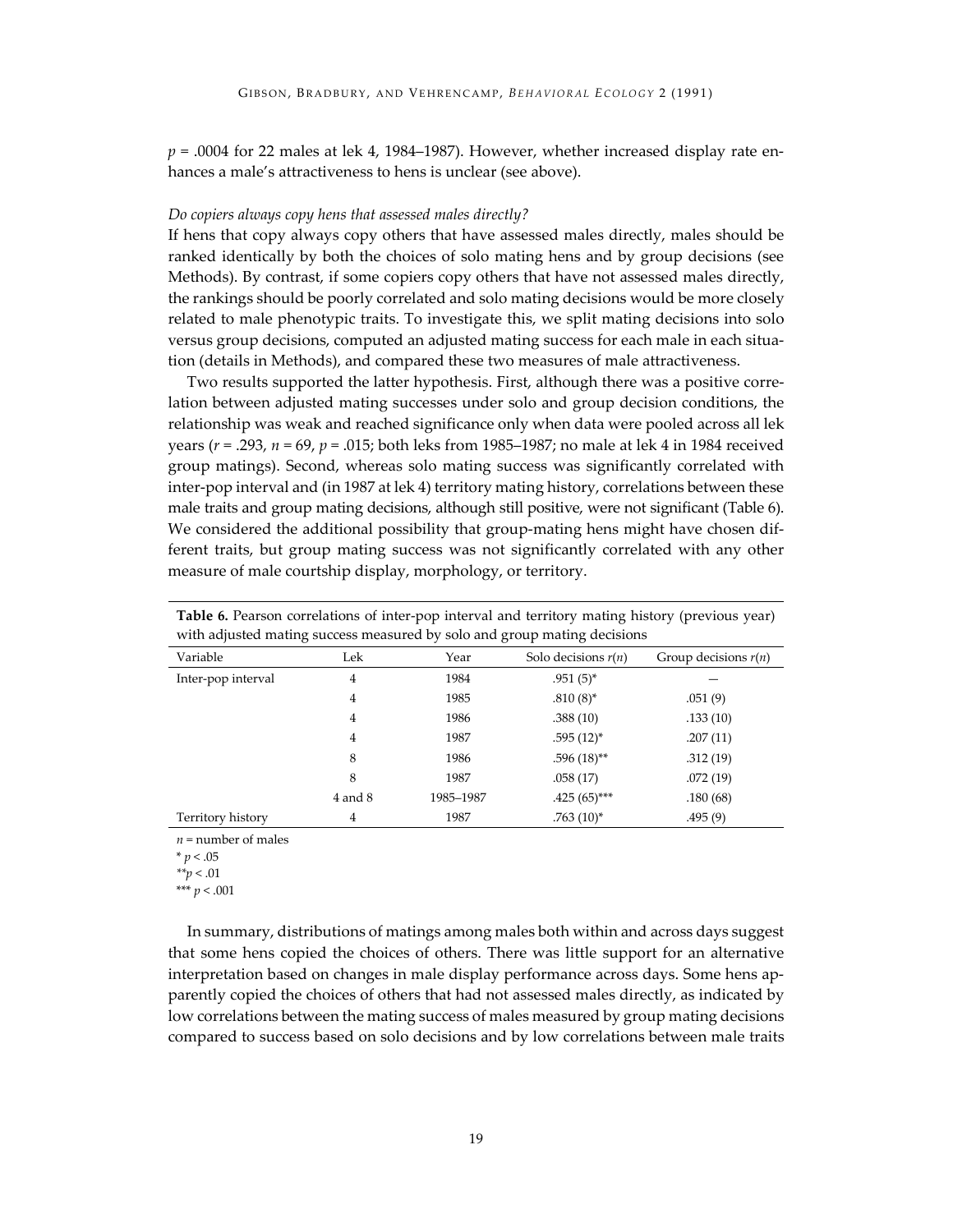such as inter-pop interval and territory history and adjusted mating success when females make group decisions.

#### *Copying and the variance in mating success*

To test whether unanimity of choice was enhanced by copying, we compared the standardized variance in mating success with the mean number of hens that mated at the same time as an average female (Lloyd's index of crowding) across the 7 lek seasons. As shown in Figure 7 (upper panel), the variance in mating success increased with the opportunity to observe other hens mating  $(r_s = .873, n = 7, p = .02)$ .

As opportunities to copy increase, phenotypic or spatial cues would be predicted to explain a smaller proportion of the variance in mating success both because some hens copy others that have not assessed males directly (see above) and because day-to-day variation in the number of hens involved in group mating decisions adds noise to the underlying relationship. To test this, we compared the variance explained by inter-pop interval with the standardized variance in mating success (Figure 7, lower panel). As expected, the two were negatively related ( $r_s = -.943$ ,  $n = 6$ ,  $p = .035$ ). We also considered an alternative possibility that the effect of inter-pop interval might depend on changes in its mean and/or variance across seasons, but found no significant relationships.



**Figure 7.** Relationships between the mean number of hens that mated at the same time as a random hen (Lloyd's index of mean crowding) and the standardized variance in male mating success (upper panel) and the proportion of the variance in adjusted mating success explained by inter-pop interval (lower panel). Each point represents a lek in a single year.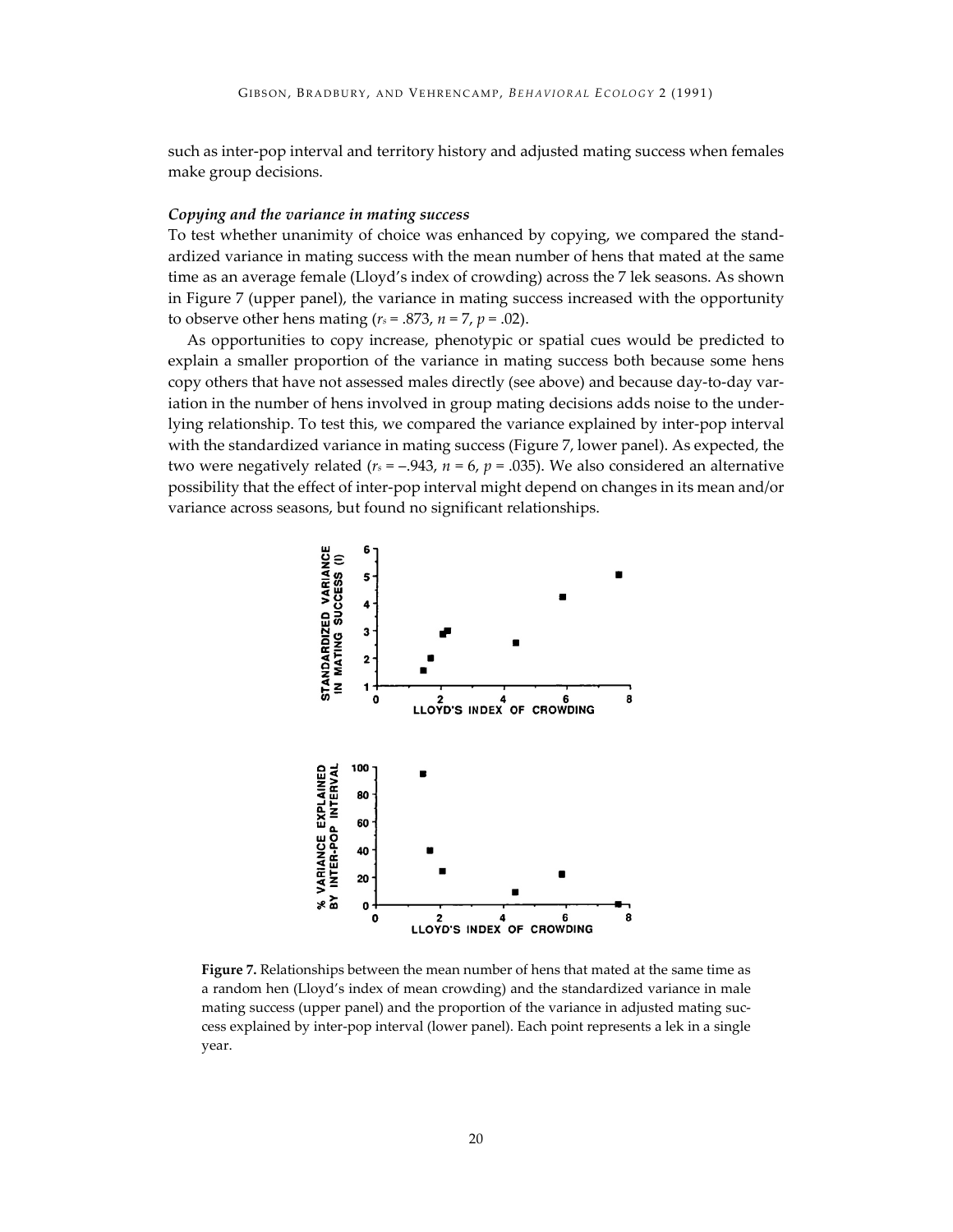#### **Discussion**

Our data suggest two main conclusions. First, we have confirmed our earlier finding (Gibson and Bradbury, 1985) that mate choice in this species is based in part on female assessment of male phenotypic traits and have shown that at least one of these traits is invoked in a repeatable way in successive mating seasons. Second, our analysis indicates that females also resort to secondary mate choice strategies such as fidelity to territories in which they mated previously and copying other females' mate choices. The frequency of copying increases with the opportunity to do so: In years with high synchrony of female visits, copying appears to be very prevalent. Both secondary processes tend to reduce the correlations between male phenotypic traits and mating success. These results have important consequences for four issues concerning lek evolution and sexual selection, as discussed below.

#### *Identification of cues used by lek females*

The last two decades of research on mate choice by lek females have produced a heterogeneous set of results. Because many lek species are markedly sexually dimorphic, the initial assumption was that strong correlations between male phenotypic traits (including display performance) and mating success should be easily demonstrable. While some studies have found such correlations (Andersson, 1989; Gibson and Bradbury, 1985; Höglund and Lundberg, 1987), other results have brought this proposition into question. These include the presence of extreme mating skew in the absence of evident cues (Lill, 1974; Wiley, 1973), the inability to replicate the effects of particular cues between different years of the same study (Hartzler and Jenni, 1988; this study), and the observations of levels of mating unanimity in excess of those predicted by independent female choice for identified cues (Bradbury et al., 1985).

These divergent results have generated a variety of hypotheses about the factors determining mating success on leks, making synthesis difficult. Among the factors suggested as determinants of differential male mating success are: (1) male attendance at leks, (2) dominance and interference between males, (3) female choice of particular male phenotypes, (4) female preference for particular territories, and (5) female copying of other females' mate choices. Based on our studies, we believe that all of these factors play some role in sage grouse, and that they probably play a role, with perhaps different weightings, in other lek species. It is not surprising that male attendance has repeatedly been associated with mating success. Although male interference is generally low in our populations, a severe winter in 1983 led to the establishment of much smaller and less stable leks in which there was substantial male interference (Gibson and Bradbury, 1987). The existence of traits that are repeatably correlated with female choice, particularly that of females making solo visits, argues strongly for female choice of particular male phenotypes. And finally, this study shows that both site fidelity and female copying can strongly affect male mating success in sage grouse. We suggest that much of the debate among lek researchers about favored cues can be resolved by recognizing that some combination of these factors is likely to be present in any lek system.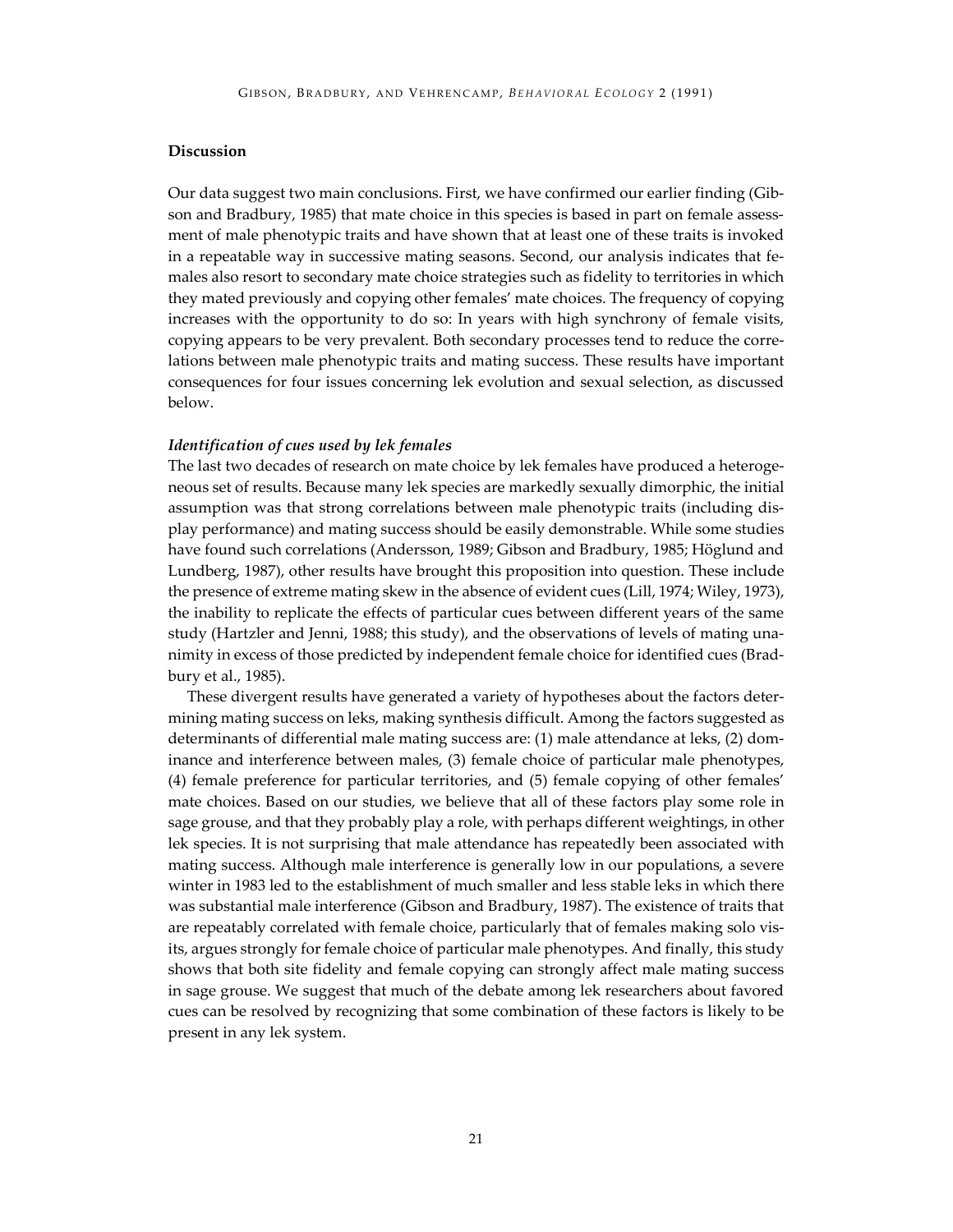One intriguing but unresolved issue is whether there are shifts between leks or years in the weight attached by females to different aspects of display. The magnitude and even the direction of the correlations for several traits vary markedly among years and leks. For example, inter-pop interval was not significantly correlated with mating success at lek 4 in 1987 after territory history had been partialed out (Table 3), nor was it correlated with mating success at lek 8 when group mating decisions were excluded (Table 6). Similarly, three other vocal traits were correlated with mating success in 1 year but not in others (Table 3). These shifts might reflect changes in the weight given by females to particular traits. However, they could alternatively be explained by temporal changes in the roles of copying or site fidelity, both of which tend to reduce true correlations between mating success and the cues used by females for direct male assessment, or as type-one errors generated by the stepwise regression procedure (for the case of single-season correlates). Resolution of this issue will require manipulations of male cues.

#### *Male settlement strategies*

Previous studies suggest that ideal free settlement of males on "hotspots" of female range overlap predicts both the distribution of males across lek sites within this population (Bradbury et al., 1989; see also Pruett-Jones, 1985) and also the major differences between species in lek dispersions (Bradbury et al., 1986), but not the precise locations of leks or the intensity with which males cluster their territories. Several authors have proposed complementary mechanisms by which the unanimity of female choice within a lek might act to intensify the clustering of male territories at particular locations (Arak, 1988; Beehler and Foster, 1988; Höglund and Robertson, 1990; Wiley, 1973). Our data support the assumptions of two of these proposals.

In the "hotshot" model, male clustering is driven by spatial spillover of matings from an attractive male to his close neighbors (Beehler and Foster, 1988). This provides a rationale for centripetal clustering by less successful males, but not for the behavior of the attractive male who loses matings to those around him. As suggested by models of kleptoparasitism (Parker and Sutherland, 1986; Pulliam and Caraco, 1984), some additional benefit must be invoked to explain why an attractive male stays in the same location rather than moving on. Our data support the assumption of spillover in mating success among close territorial neighbors. Our data also provide evidence for long-term site fidelity by hens that could provide the necessary benefit for a male to remain at a site where he has previously mated. Site fidelity by hens within a season, for example, resulting from hens returning to the same territories either across successive visits to the lek before mating or between nesting attempts, is also possible and could reinforce this effect (Gibson, 1989).

A second model suggests that the combination of highly skewed mating in each season with site fidelity by hens across seasons causes males to compete intensely for previously successful territories. This leads to smaller territories or clumps of males queueing for accession to a favored location (Wiley, 1973). Our observations suggesting site fidelity by hens across years support the underlying assumption of this "temporal spillover" model. The situation, however, appears more complex than was suggested previously. First, several factors, and particularly copying, are implicated in the generation of mating skew within seasons. Second, female site fidelity appears to predict the locations of matings only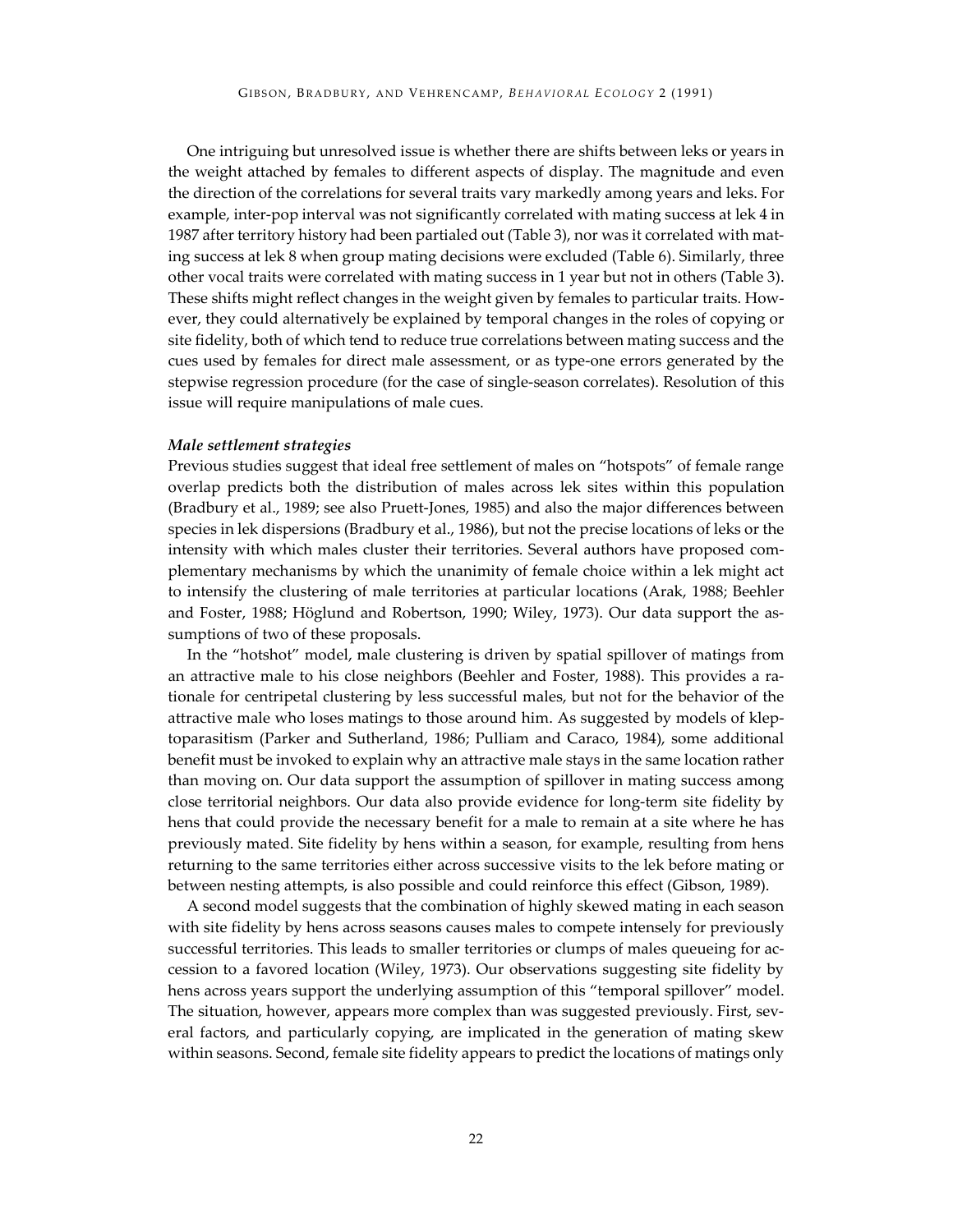between successive years and not over longer periods. Finally, site effects are evident only in some years. This suggests that males should use the copulation distributions of the previous year only as an initial predictor of settlement locations and that the locations at which males cluster within a lek should shift over periods longer than a year as the locations of popular males change. Observations of male settlement that test the predictions of both the hotshot and temporal spillover hypotheses will be presented elsewhere (Gibson RM, submitted).

#### *Unanimity of mate choice versus intensity of sexual selection*

Because of the extreme unanimity of female choice, and hence high variance in male mating success, it is often assumed that preferred male traits are under intense sexual selection on leks. In fact, the variance in male mating success has been proposed as a useful measure of sexual selection intensity (Wade and Arnold, 1980), although it actually only measures the opportunity for sexual selection (Lande and Arnold, 1983; Clutton-Brock, 1983). Whether that opportunity is exploited or not depends on the strength of the covariation of relative male mating success and the values of specific male traits.

Female sage grouse can either choose males by direct assessment or fall back on secondary processes such as site fidelity and copying. Although these secondary processes are effective rules of thumb in the sense that they do better than chance, they identify males with preferred traits with lower accuracy than does direct assessment. Of the two secondary processes identified here, copying has the greatest potential to increase the unanimity of female choice. As we have shown, the greater the opportunity to copy other hens, the greater the variance in male mating success and the lower the correlations between specific male trait values and male reproductive success. This leads to the unexpected conclusion that, to the extent that copying is responsible for the increased variance, the variance in male mating success on leks is inversely related to the strength of sexual selection on male traits.

#### *Costs of female choice and theories of sexual selection*

Recent debate concerning the relative roles of Fisherian (nonadaptive) versus adaptive sexual selection has raised the possibility that mate choice may be costly to females (Kirkpatrick, 1987; Pomiankowski, 1988): If mate choice is costly, female preferences for ornamental traits in males are unlikely to evolve unless females benefit from exercising choice either directly or via "good genes" effects (see Introduction). Our finding that sage hens readily adopt secondary strategies of mate choice suggests that direct assessment of males may indeed be costly to females.

How might sage hens benefit from the adoption of secondary mating tactics? An obvious advantage would be a reduction in sampling or search costs. Site fidelity might reduce sampling costs both because previously successful territories are more likely to be resettled in the following year and because the density of settlement increases (and hence intermale spacing decreases) with the previous occupant's mating success (Gibson RM, submitted). It is possible also that site fidelity provides an indirect way of assessing male phenotype,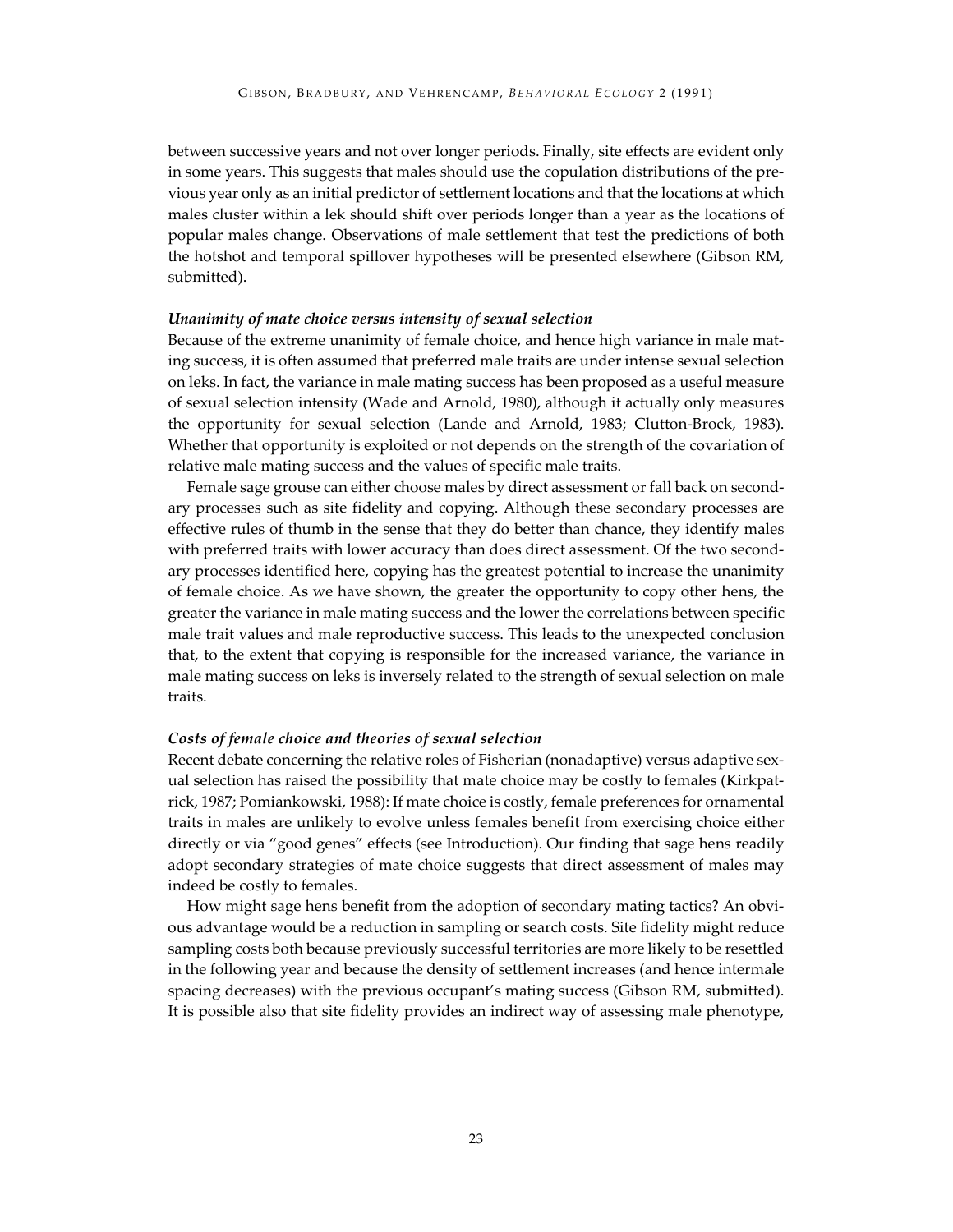as we found a positive (although not significant) correlation between territory mating history and inter-pop interval. If secondary strategies reduce mate search times, this would free females for greater investments in foraging and nest-site defense.

Secondary strategies could of course incur costs as well as benefits. We have already discussed the lower accuracy in identification of preferred male traits when secondary processes are used. This should reduce any benefits of choice when compared to direct assessment. The fact that solo and group rankings of males are positively correlated, although weakly, implies that copying is still better than choosing males at random. Copying could also lead to large accumulations of females within a single male's territory and, because males tend to copulate with such females at lengthy intervals, any time savings of copying might be reduced by lengthy waiting times: The apparently slow mating rates of males under these conditions might be related to sperm depletion (each female must obtain enough sperm to fertilize her entire clutch several days after visiting the lek) or be a male strategy to facilitate copying by females that arrive at the lek at different times during the morning.

In conclusion, the finding that sage hens frequently resort to secondary strategies suggests that direct male assessment is costly and that copying or site fidelity have average payoffs as high or higher than direct assessment. Given the pivotal role that mate choice economics are now seen to play in understanding sexual selection, it will be important to test these interpretations in subsequent work.

**Acknowledgments** – Collection of these data would not have been possible without the dedicated assistance of 30 undergraduate students from the University of California, Los Angeles, and the University of California at San Diego. Jessica Young and LaReesa Wolfenbarger shouldered the mammoth task of taking multiple acoustic measurements on several thousand displays. Dan Dawson provided facilities at the University of California's SNARL Reserve. R.M.G. is particularly grateful to Gwen Bachman for help in all phases of this study and to Joel Berger, Robert Boyd, David Hirschleifer, and Stephen Pruett-Jones for discussion and comments on the manuscript. Data collection was supported by National Science Foundation grants BNS-8215426, BNS-8516737, and BNS-8719342.

### **References**

Alcock J, 1987. Leks and hilltopping in insects. J Nat Hist 21:319–328.

- Anderson DJ, 1981. Home range: a new non-parametric estimation technique. Ecology 63:103–112.
- Andersson S, 1989. Sexual selection and cues for female choice in leks of Jackson's widowbird *Euplectes jacksuni.* Behav Ecol Sociobiol 25:403–410.
- Arak A, 1988. Callers and satellites in the natterjack toad: evolutionarily stable decision rules. Anim Behav 26: 416–432.
- Avery MI, 1984. Lekking in birds: choice competition and reproductive constraints. Ibis 126:177–187.
- Balmford AP, 1990. Lekking in Uganda kob (PhD dissertation). Cambridge: Cambridge University.
- Beehler BM, Foster MS, 1988. Hotshots, hotspots and female preference in the organization of lek mating systems. Am Nat 131:203–219.
- Borgia G, Collis K, 1990. Parasites and bright male plumage in the satin bowerbird (*Ptilontrrhychus violaceus*). Am Zool 30:279–285.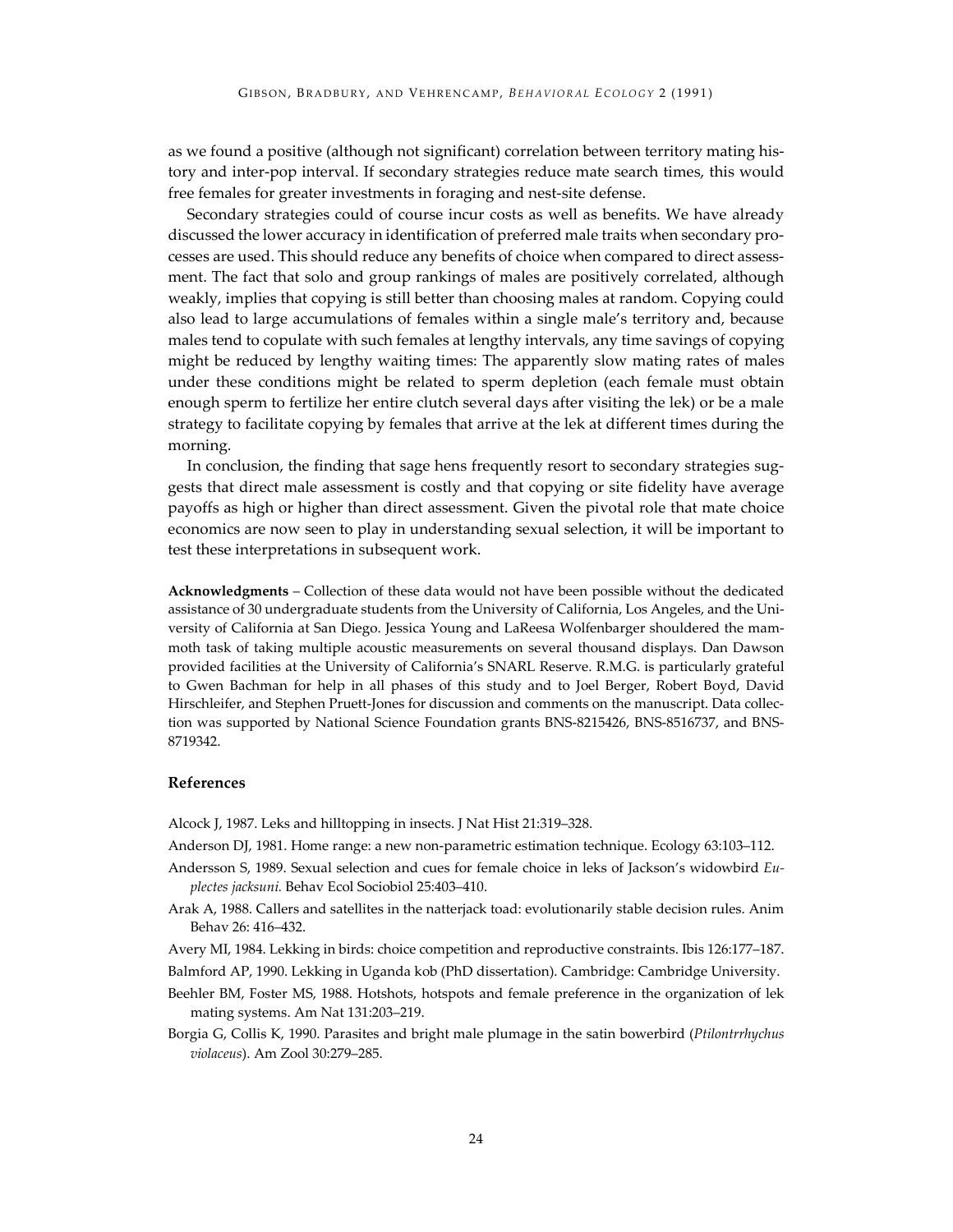Boyce MS, 1990. The red queen visits sage grouse leks. Am Zool 30:263–270.

- Boyd R, Richerson PJ, 1985. Culture and the evolutionary process. Chicago: University of Chicago Press.
- Bradbury JW, Gibson RM, 1983. Leks and mate choice. In: Mate choice (Bateson P, ed). Cambridge: Cambridge University Press; 109–138.
- Bradbury JW, Gibson RM, McCarthy CE, Vehrencamp SL, 1989. Dispersion of displaying male sage grouse: II. The role of female dispersion. Behav Ecol Sociobiol 24:15–24.
- Bradbury JW, Gibson RM, Tsai IM, 1986. Hotspots and the evolution of leks. Anim Behav 34:1694– 1709.
- Bradbury JW, Vehrencamp SL, Gibson RM, 1985. Leks and the unanimity of female choice. In: Evolution: essays in honour of John Maynard Smith (Greenwood PJ, Harvey PH, Slatkin M, eds). Cambridge: Cambridge University Press; 301–314.
- Clark CW, Mangel M, 1984. Foraging and flocking strategies: information in an uncertain environment. Am Nat 123:626–641.
- Clutton-Brock TH, 1983. Selection in relation to sex. In: Evolution from molecules to men (Bendall DS, ed). Cambridge: Cambridge University Press; 457–481.
- Clutton-Brock TH, Green D, Hiraiwa-Hasegawa M, Alban SD, 1988. Passing the buck: resource defence, lek breeding and mate choice in fallow deer. Behav Ecol Sociobiol 23:281–296.
- Clutton-Brock TH, Hiraiwa-Hasegawa M, Robertson A, 1989. Mate choice on fallow deer leks. Nature 340: 463–465.
- Dixon KR, Chapman JA, 1980. Harmonic mean measure of animal activity areas. Ecology 61: 1040– 1044.
- Eng RL, 1955. A method for obtaining sage grouse age and sex ratios from wings. J Wildl Manage 19:267–272.
- Gibson RM, 1989. Field playback of display attracts females in lek breeding sage grouse. Behav Ecol Sociobiol 24:439–443.
- Gibson RM, Bradbury JW, 1985. Sexual selection in lekking sage grouse: phenotypic correlates of male mating success. Behav Ecol Sociobiol 18:117–123.
- Gibson RM, Bradbury JW, 1986. Male and female mating strategies on sage grouse leks. In: Ecological aspects of social organization (Rubenstein DI, Wrangham RW, eds). Princeton: Princeton University Press; 379–398.
- Gibson RM, Bradbury JW, 1987. Lek organization in sage grouse: variations on a territorial theme. Auk 104:77–84.
- Gosling LM, Petrie M, 1990. Lekking in topi: a consequence of satellite behavior by small males at hotspots. Anim Behav 40:272–287.
- Gratson MW, 1989. Sexual selection on sharp-tailed grouse leks (PhD dissertation). Victoria, British Columbia: University of Victoria.
- Hartzler JE, Jenni DA, 1988. Mate choice by female sage grouse. In: Adaptive strategies and population ecology of northern grouse, vol. 1 (Bergerud AT, Gratson MW, eds). Minneapolis: University of Minnesota Press.
- Heisler L, Andersson MB, Arnold SJ, Boake CR, Borgia G, Hausfater G, Kirkpatrick M, Lande R, Maynard Smith J, O'Donald P, Thornhill AR, Weissing FJ, 1988. The evolution of mating preferences and sexually selected traits group report. In: Sexual selection: testing the alternatives (Bradbury JW, Andersson MB, eds). Chichester: Wiley-Interscience; 97–118.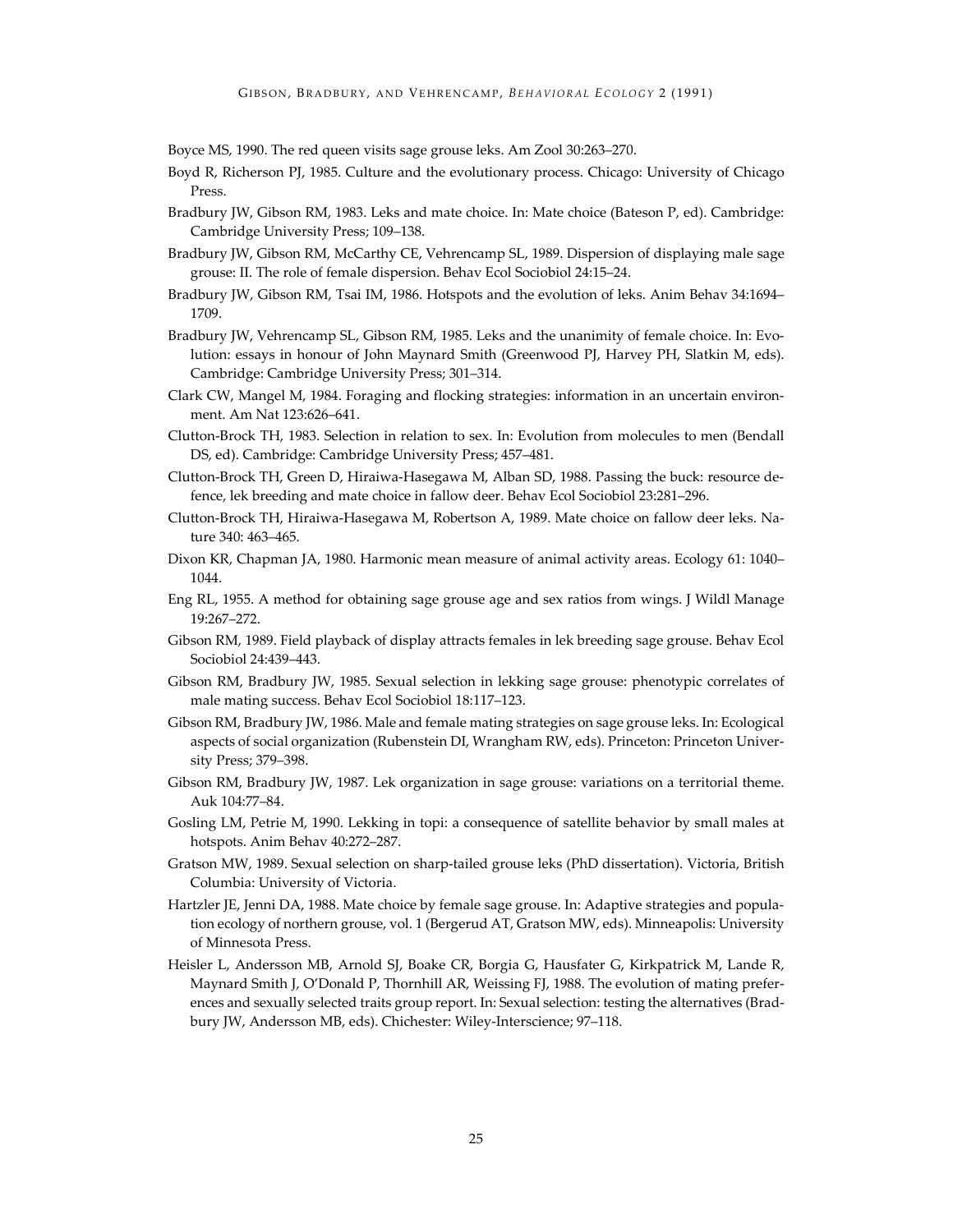- Höglund J, Eriksson M, Lindell LE, 1990. Females of the lek-breeding great snipe, *Gallinago media*, prefer males with white tails. Anim Behav 40:23–32.
- Höglund J, Lundberg A, 1987. Sexual selection in a monomorphic lek-breeding bird: correlates of male mating success in the great snipe *Gallinago media*. Behav Ecol Sociobiol 21:211–216.
- Höglund J, Robertson JGM, 1990. Female preferences, male decision rules, and the evolution of leks in the great snipe *Gallinago media*. Anim Behav 40:15–22.
- Jamieson IG, Colgan PW, 1989. Eggs in the nests of males and their effect on mate choice in the threespined stickleback. Anim Behav 38:859–865.
- Kermott LH, 1982. Breeding behavior in the sharp-tailed grouse (PhD dissertation). Minneapolis: University of Minnesota.
- Kiester AR, Slatkin M, 1974. A strategy of movement and resource utilization. Theor Popul Biol 6:1– 20.
- Kirkpatrick M, 1982. Sexual selection and the evolution of female choice. Evolution 36:1–12.
- Kirkpatrick M, 1987. Sexual selection by female choice in polygynous animals. Annu Rev Ecol Syst 18:43–70.
- Lande R, 1981. Models of speciation by sexual selection on polygenic traits. Proc Natl Acad Sci USA 78:3721–3725.
- Lande R, Arnold SJ, 1983. The measurement of selection on correlated characters. Evolution 37:1210– 1226.
- Landel H, 1989. A study of female and male mating behavior and female mate choice in the sharptailed grouse *Tympanuchus phasianellus* (PhD dissertation). West Lafayette, Indiana: Purdue University.
- Lill A, 1974. Sexual behavior of the lek-forming whitebearded manakin, *M. manacus trinitatis*. Z Tierpsychol 36:1–36.
- Lloyd M, 1967. Mean crowding. J Anim Ecol 36:1–30.
- Losey GS, Stanton FG, Telecky TM, Tyler WA, 1986. Copying others, an evolutionarily stable strategy for mate choice: a model. Am Nat 128:653–664.
- McDonald DB, 1989. Correlates of male mating success in a lekking bird with male-male cooperation. Anim Behav 37:1007–1022.
- Parker GA, Sutherland WJ, 1986. Ideal free distributions when individuals differ in competitive ability: phenotype- limited ideal free models. Anim Behav 34: 1222–1242.
- Patterson RL, 1952. The sage grouse in Wyoming. Denver: Sage Books.
- Petrie M, Halliday TR, Saunders C, 1991. Peahens prefer males with elaborate trains. Anim Behav 41:323–332.
- Pomiankowski AN, 1988. The evolution of female mate preferences for male genetic quality. Oxford Surv Evol Biol 5:136–184.
- Pruett-Jones SG, 1985. The evolution of lek mating behavior in Lawes' parotia Aves: *Parotia lawesii* (PhD dissertation). Berkeley: University of California.
- Pruett-Jones SG, Pruett-Jones MA, 1990. Sexual selection through female choice in Lawes' parotia, a lek-mating bird of paradise. Evolution 44:486–501.
- Pulliam HR, Caraco T, 1984. Living in groups: is there an optimal group size? In: Behavioral ecology, an evolutionary approach (Krebs JR, Davies NB, eds). Sunderland, Massachusetts: Sinauer; 122– 147.
- Ridley M, Rechten C, 1981. Female sticklebacks preferto spawn with males whose nests contain eggs. Behaviour 76:152–161.